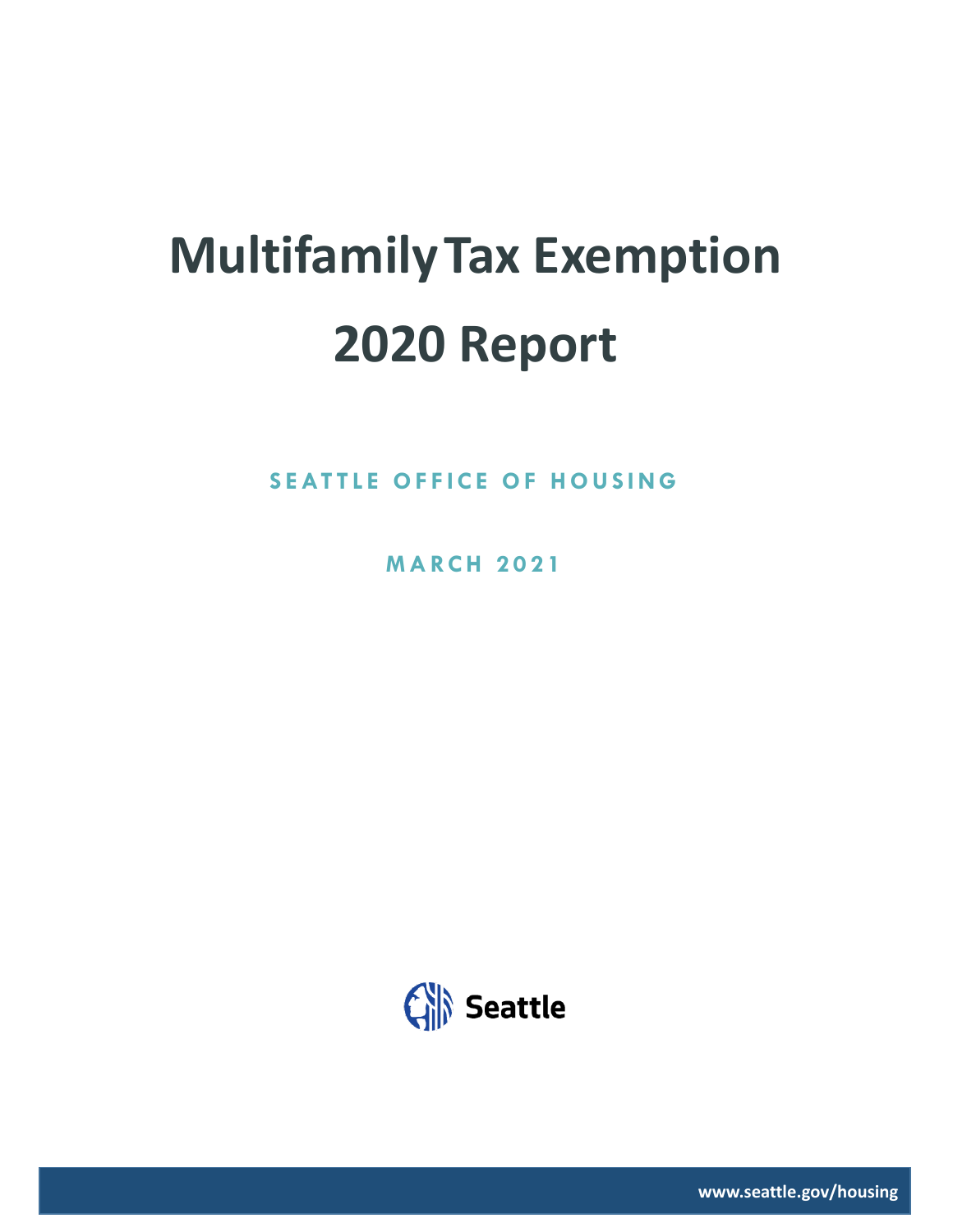## **TABLE OF CONTENTS**

| Table 1.3: Approved Application, by MFTE Program and Status (Units; Rental Only)  9      |
|------------------------------------------------------------------------------------------|
| Table 1.4: Approved Applications, by MFTE Program and Status (Units; Ownership Only)  10 |
| Chart 1.C: Final Certificates of Tax Exemption, by Unit Type (MFTE Units; Market-Rate    |
| Chart 1.D: Final Certificates of Tax Exemption, by Unit Type (MFTE Units; Low-Income     |
| Table 1.5: Approved Applications, by MFTE Status and AMI Limit (MFTE Units; Market-Rate  |
| Chart 1.E: Final Certificates of Tax Exemption, by AMI Limit (MFTE Units; Market-Rate    |
|                                                                                          |
| 15                                                                                       |
| Table 2.1: Multifamily Housing Issued Final Certificates of Tax Exemption (2020)  15     |
| SECTION IV: COMPLIANCE MONITORING, INCLUDING EXPIRATIONS AND OPT OUTS 17                 |
|                                                                                          |
|                                                                                          |
| Chart 4.A: Expirations by Year (MFTE Units; Market-Rate Housing Only) 18                 |
|                                                                                          |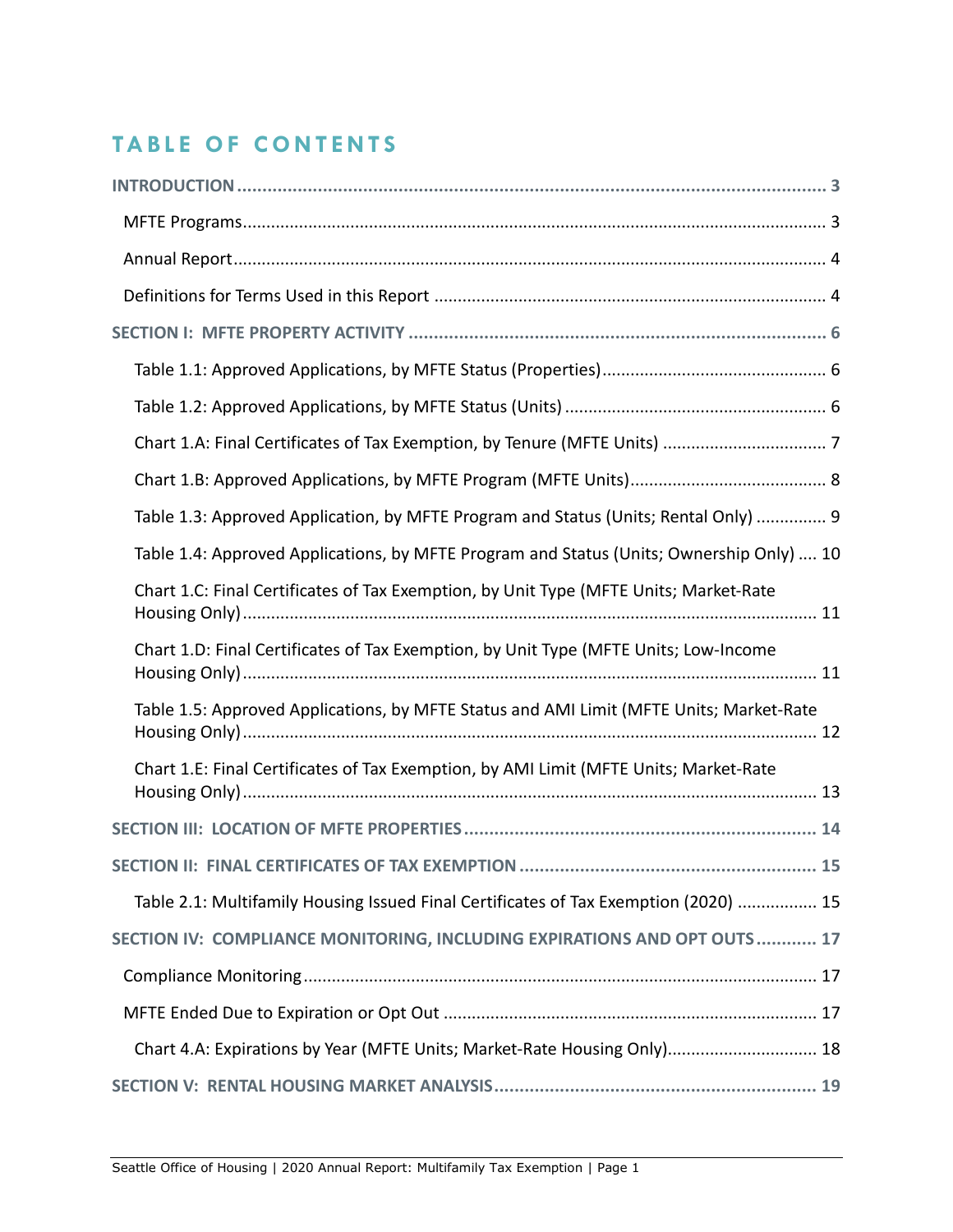| Table 5.1: Contract Rents in MFTE Properties (Market-Rate Housing Only) 19 |
|----------------------------------------------------------------------------|
|                                                                            |
|                                                                            |
|                                                                            |
|                                                                            |
|                                                                            |
|                                                                            |
|                                                                            |
|                                                                            |
|                                                                            |
|                                                                            |
|                                                                            |
|                                                                            |
|                                                                            |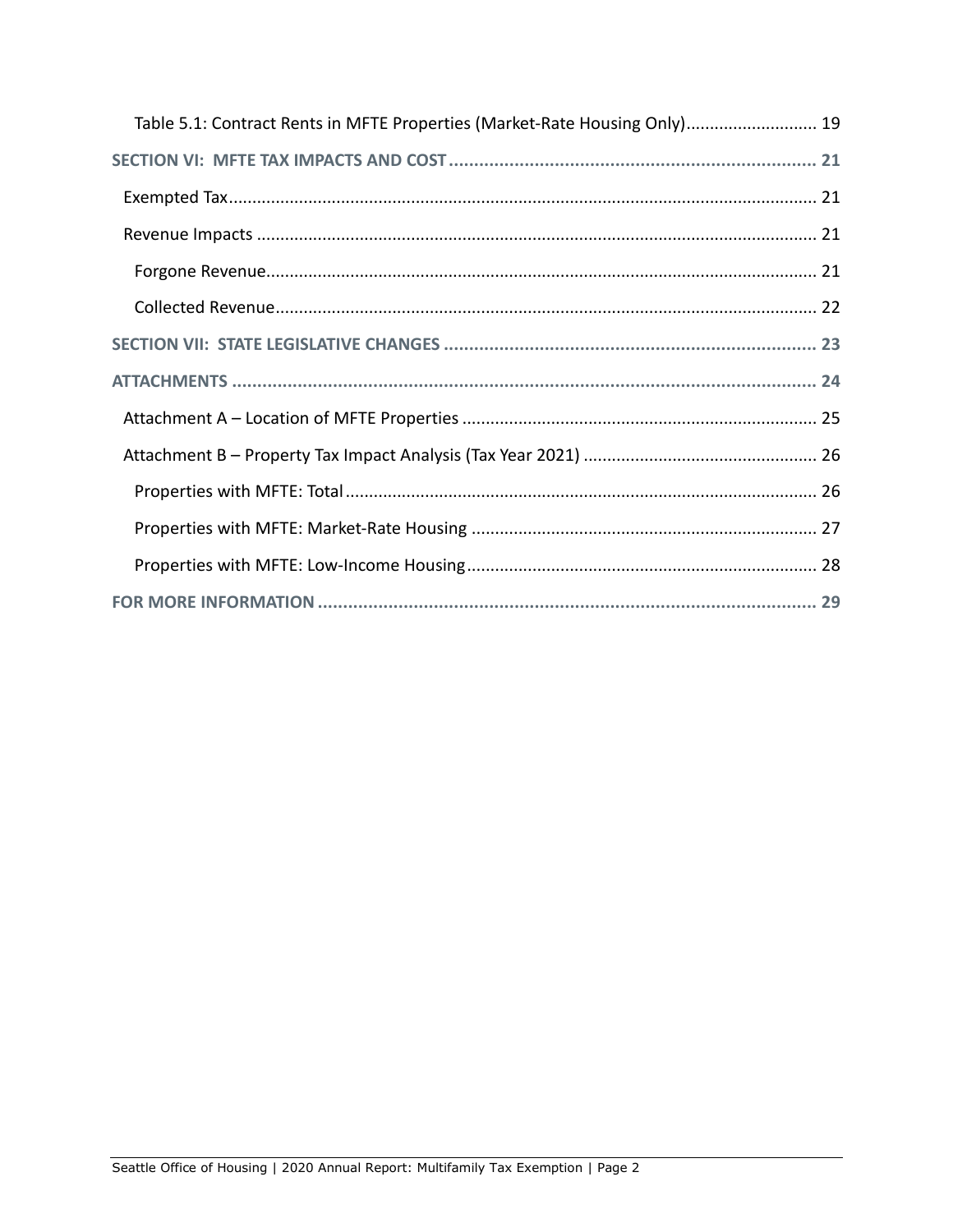

# <span id="page-3-0"></span>INTRODUCTION

The City of Seattle's Multifamily Tax Exemption (MFTE) program provides a property tax exemption to owners of multifamily rental properties and buyers of homes in multifamily developments. For rental properties, the property owner does not owe property tax on residential improvements in exchange for limiting housing costs for income-qualified households on at least 20 percent of the units. For condominiums or other for-sale multifamily developments, the tax exemption accrues to the eligible buyer of each incomeand price-restricted home. The property tax exemption, which is for up to 12 years unless extended according to State Substitute House Bill 2950, is for residential and related improvements in multifamily structures (not including land or non-residential uses).

## <span id="page-3-1"></span>**MFTE Programs**

The City's current MFTE program is codified in SMC Chapter 5.73. The Seattle City Council reauthorized the program, with amendments, six times since its adoption in 1998. MFTE's unique iterations over time are commonly referred to as Programs 1 through 6.

| PROGRAM 1 <sup>1</sup>       | <b>PROGRAM 2</b>             | <b>PROGRAM 3</b>             | <b>PROGRAM 4</b>             | <b>PROGRAM 5</b>      | <b>PROGRAM 6</b>      |
|------------------------------|------------------------------|------------------------------|------------------------------|-----------------------|-----------------------|
| Ordinance<br>119237          | Ordinance<br>121415          | Ordinance<br>122730          | Ordinance<br>123550          | Ordinance<br>124877   | Ordinance<br>125932   |
| 1/1/1999                     | 4/18/2004                    | 8/6/2008                     | 4/8/2011                     | 11/1/2015             | 10/24/2019            |
| Up to 10-year<br><b>MFTE</b> | Up to 10-year<br><b>MFTE</b> | Up to 12-year<br><b>MFTE</b> | Up to 12-year<br><b>MFTE</b> | Up to 12-year<br>MFTE | Up to 12-year<br>MFTE |
| <b>MFTE Units</b>            | <b>MFTE Units</b>            | <b>MFTE Units</b>            | <b>MFTE Units</b>            | <b>MFTE Units</b>     | <b>MFTE Units</b>     |
| 40% @ 60%                    | Rental                       | Rental                       | Rental                       | $set - aside =$       | $set\text{-}aside =$  |
| <b>AMI Pike-Pine</b>         | 20% @ 60%                    | 20% @ 80%                    | 20% @ 65%                    | 20% or 25%            | 20% or 25%            |
| urban center                 | AMI, or                      | AMI or 90%                   | AMI, 75%                     | of total units        | of total units        |
| village                      | 25% @ 65%                    | AMI,                         | AMI, or 85%                  | depending on          | depending on          |
| 25% @ 80%                    | AMI, or                      | depending on                 | AMI,                         | number of $2+$        | share of $2+$         |
| AMI other                    | 30% @ 70%                    | unit size                    | depending on                 | <b>BR</b> units       | <b>BR</b> units       |
| Residential                  | AMI                          | Owner $\leq$                 | unit size <sup>2</sup>       | Rental                | Rental                |
| <b>Target Areas</b>          | Owner                        | 100% AMI or                  | Owner                        | 40% AMI,              | 40% AMI,              |
| <b>Amendments</b>            | $\leq$ 80% AMI               | 120% AMI,                    | $\leq$ 100% AMI              | 65% AMI,              | 60% AMI,              |
| Ordinance                    |                              |                              | or 120% AMI,                 | 75% AMI,              | 70% AMI,              |

<sup>&</sup>lt;sup>1</sup> SMC Chapter 5.72 codified MFTE Program 1. SMC Chapter 5.73 codified MFTE Programs 2 through 6.

<sup>2</sup> Ordinance 124724, adopted in February 2015, amended MFTE Program 4 to require a lower, 40% AMI, affordability/income limit for SEDUs.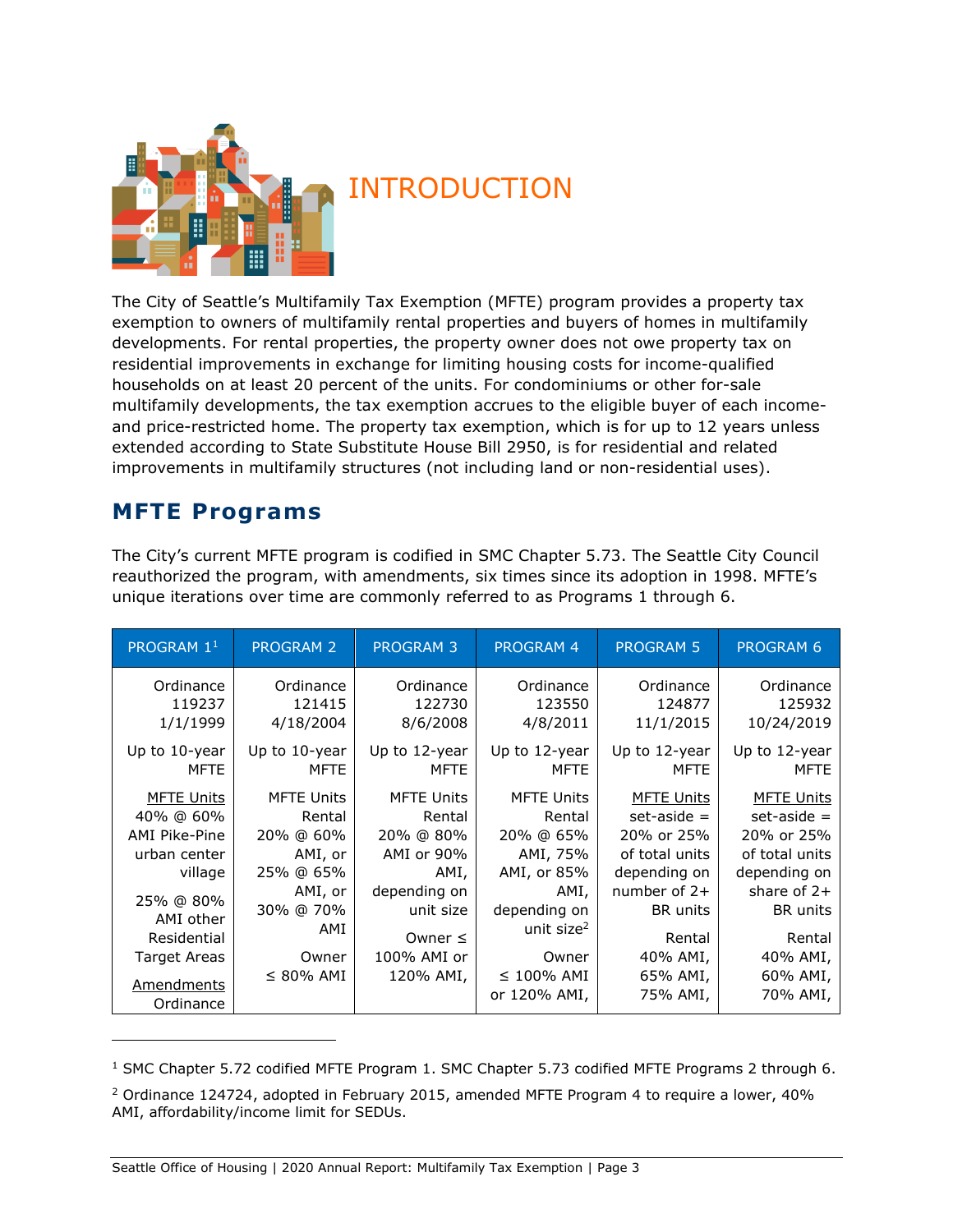| PROGRAM 1 <sup>1</sup>                                     | <b>PROGRAM 2</b>                                                                    | <b>PROGRAM 3</b>          | <b>PROGRAM 4</b>                                                                                                 | <b>PROGRAM 5</b>                                                                                                              | <b>PROGRAM 6</b>                                                                                                              |
|------------------------------------------------------------|-------------------------------------------------------------------------------------|---------------------------|------------------------------------------------------------------------------------------------------------------|-------------------------------------------------------------------------------------------------------------------------------|-------------------------------------------------------------------------------------------------------------------------------|
| 119371<br>(2/16/1999)<br>Ordinance<br>120135<br>10/30/2000 | Amendments<br>Ordinance<br>121700<br>12/17/2004<br>Ordinance<br>121915<br>9/22/2005 | depending on<br>unit size | depending on<br>unit size<br>Amendments<br>Ordinance<br>123727<br>10/12/2011<br>Ordinance<br>124724<br>2/27/2015 | 85% AMI, or<br>90% AMI,<br>depending on<br>unit size<br>Owner<br>$\leq$ 100% AMI<br>or 120% AMI,<br>depending on<br>unit size | 85% AMI, or<br>90% AMI,<br>depending on<br>unit size<br>Owner<br>$\leq$ 100% AMI<br>or 120% AMI,<br>depending on<br>unit size |

The Seattle Office of Housing administers the MFTE Program. SMC Chapter 5.73 outlines the minimum requirements for MFTE program applications, recorded agreements, and issuance of Final Certificates of Tax Exemption. Multifamily housing property owners must apply for a Final Certificate of Tax Exemption within 30 days of issuance of a temporary certificate of occupancy, or a permanent certificate of occupancy if no temporary certificate is issued.<sup>3</sup> Final Certificates approved by the Office of Housing are filed with the King County Assessor. The tax exemption begins on January 1 of the calendar year following the date of the Final Certificate of Tax Exemption.

## <span id="page-4-0"></span>**Annual Report**

City Council reauthorized the MFTE Program with adoption of Ordinance 125932 in September of 2019. Ordinance 125932 requires the Office of Housing to provide the following to City Council in an annual report: summary of MFTE activity including property types, sizes, locations, unit mixes, and MFTE set asides; analysis of rent data, to the extent available, for both unrestricted units and MFTE Units in multifamily housing for which a Final Certificate was issued; identification of any potential changes in the housing market; estimate of the value of tax exemptions granted to date; identification of changes to State law related to the MFTE program and labor standards; and recommended program changes based on report findings, if any.

The metrics reported for purposes of the 2020 MFTE Annual Report reflect initial application approval and exemption status as December 31, 2020.

## <span id="page-4-1"></span>**Definitions for Terms Used in this Report**

"Approved application" means, as of December 31, 2020, the Office of Housing approved the initial MFTE application for the property. Properties with an approved application may have an MFTE status of pipeline, in service, expired, or opted out, each defined below.

"Final Certificates of Tax Exemption" means properties for which, as of December 31, 2020, the Office of Housing issued a Final Certificate of Tax Exemption. Properties with an issued

 $3$  If no certificate of occupancy is required, the application for a Final Certificate of Tax Exemption is due within 30 days of the final building permit inspection.

Seattle Office of Housing | 2020 Annual Report: Multifamily Tax Exemption | Page 4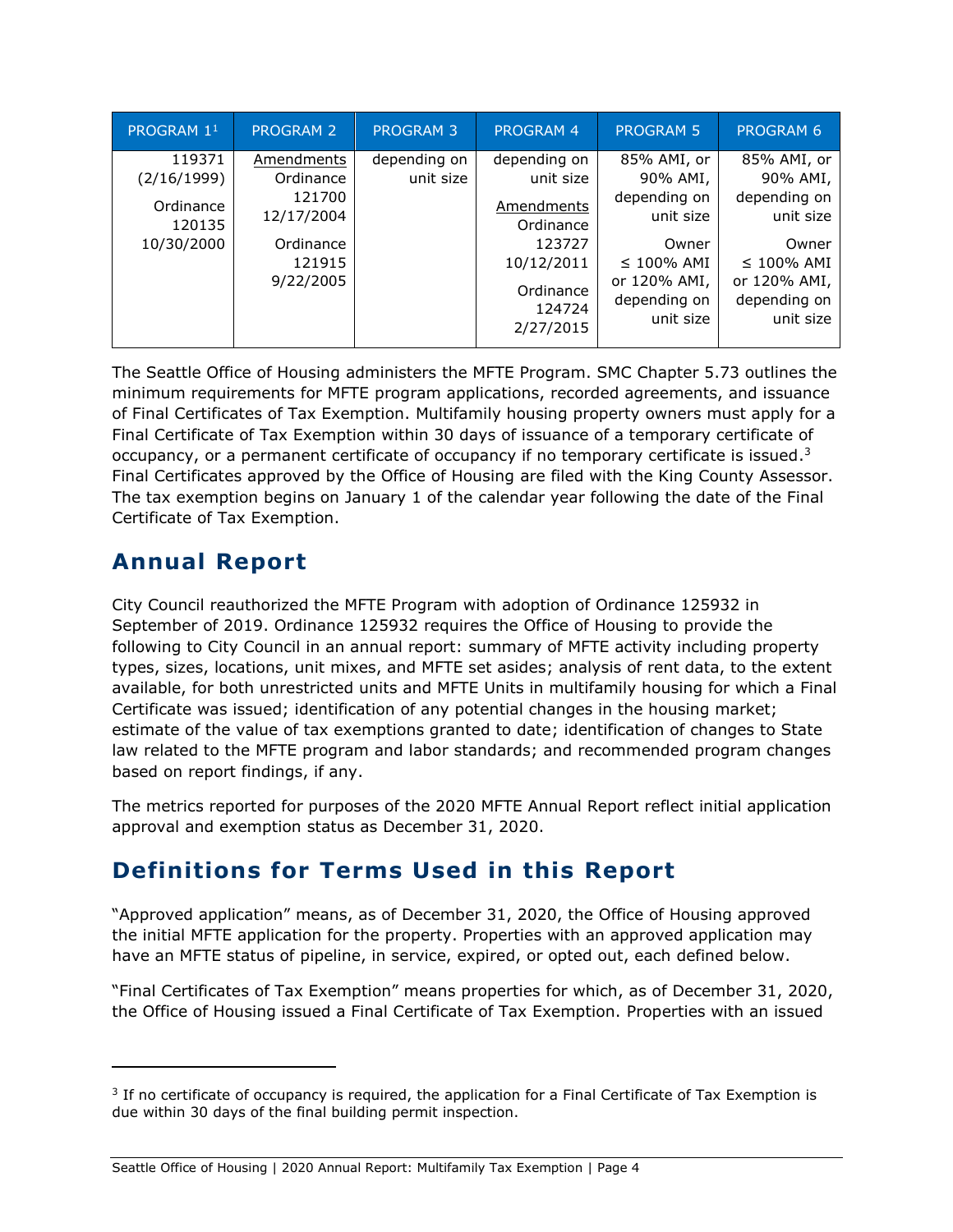Final Certificate of Tax Exemption may have an MFTE property status of in service, expired, or opted out. Pipeline properties, although they have approved applications, have yet to demonstrate eligibility for issuance of Final Certificates of Tax Exemption.

"Multifamily housing" means the residential uses in one or more residential or mixed-use structures, each of which includes at least four net new dwelling units, SEDUs, or congregate residence sleeping rooms designed for permanent residential occupancy. The property tax exemption accrues to the owner of eligible renter-occupied multifamily housing or to eligible buyers of homes in owner-occupied multifamily developments.

MFTE property status:

"Expired" means, as of December 31, 2020, the maximum 10- or 12-year term, as applicable, of the tax exemption ended and affordability/income requirements for MFTE units no longer apply.

"In service" means, as of December 31, 2020, the Office of Housing issued a Final Certificate of Tax Exemption for the property and affordability/income requirements MFTE units are available for lease or sale according to terms of a recorded agreement with the City.

"Opted out" means, as of December 31, 2020, the property owner chose to relinquish the tax exemption prior to its expiration date and affordability/income requirements for MFTE units no longer apply.

"Pipeline" means, as of December 31, 2020, the Office of Housing approved an initial MFTE application for the property. Pipeline properties have not yet demonstrated eligibility for issuance of Final Certificates of Tax Exemption. Size and AMI limits for pipeline units are estimates until construction completion.

MFTE property type:

"Low-income housing" means MFTE properties that are City-funded and/or Low-Income Housing Tax Credit/bond-financed.

"Market-rate housing" means MFTE properties that are not subsidized beyond MFTE (i.e. not City-funded and/or Low-Income Housing Tax Credit/bond-financed.)

#### Unit type:

"MFTE Unit" means a unit with maximum rent or sales price and income limits for residents. MFTE Units are provided as a condition of the multifamily tax exemption.

"Unrestricted unit" means a unit in an MFTE property that is not restricted (i.e. units that are not MFTE Units).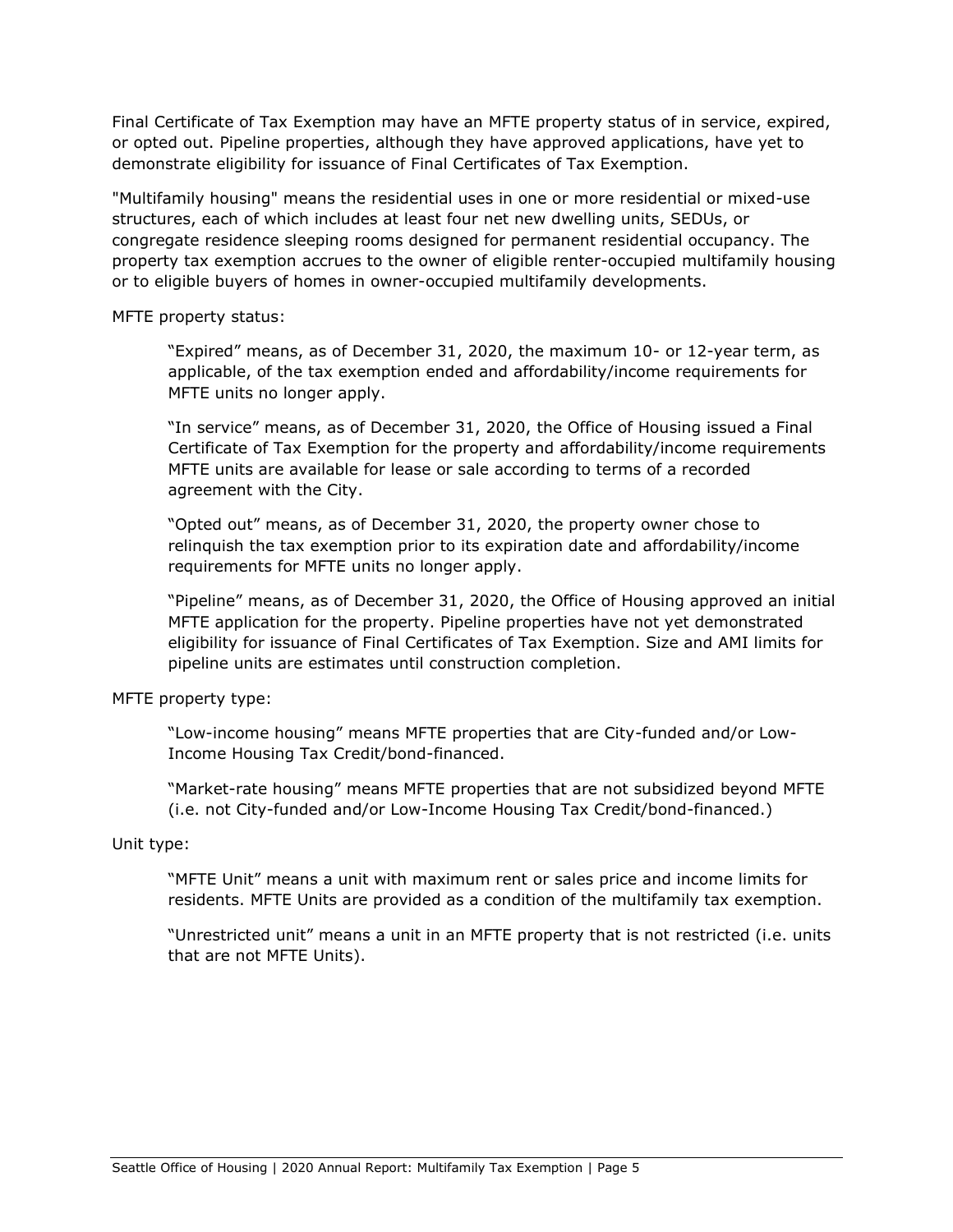<span id="page-6-0"></span>

Participation in the MFTE program grew steadily since its adoption by the City of Seattle in 1998. Since 1998, as of the end of 2020, the number of approved applications totals 344 for rental multifamily housing and 136 for homes for income-eligible buyers. Of the 344 rental properties with approved applications, 265 are in service, 60 are in permitting or under construction, and the exemption ended for 19. Of the 136 owner homes with approved applications, 72 are in service, 20 are in permitting or under construction, and the exemption ended for 44.

| <b>MFTE STATUS</b>      | <b>NUMBER OF RENTAL</b><br><b>PROPERTIES</b> | NUMBER OF FOR-SALE HOMES |
|-------------------------|----------------------------------------------|--------------------------|
| IN SERVICE              | 265                                          | 72                       |
| PIPELINE                | 60                                           | 20                       |
| <b>EXPIRED</b>          | 16                                           | 24                       |
| OPTED OUT               | 3                                            | 20                       |
| <b>TOTAL PROPERTIES</b> | 344                                          | 136                      |

#### <span id="page-6-1"></span>**Table 1.1: Approved Applications, by MFTE Status (Properties)**

#### <span id="page-6-2"></span>**Table 1.2: Approved Applications, by MFTE Status (Units)**

|                                 | <b>RENTER-OCCUPIED</b>       |                   | <b>OWNER-</b><br><b>OCCUPIED</b> | <b>TOTAL UNITS</b> |                   |
|---------------------------------|------------------------------|-------------------|----------------------------------|--------------------|-------------------|
| <b>MFTE STATUS</b>              | <b>TOTAL</b><br><b>UNITS</b> | <b>MFTE UNITS</b> | <b>MFTE UNITS</b>                | <b>TOTAL UNITS</b> | <b>MFTE UNITS</b> |
| IN SERVICE                      | 28,483                       | 5,832             | 72                               | 28,555             | 5,904             |
| PIPELINE                        | 8,958                        | 1,854             | 20                               | 8,978              | 1,874             |
| <b>EXPIRED AND</b><br>OPTED OUT | 1,643                        | 391               | 44                               | 1,687              | 435               |
| <b>TOTAL UNITS</b>              | 39,084                       | 8,077             | 136                              | 39,220             | 8,213             |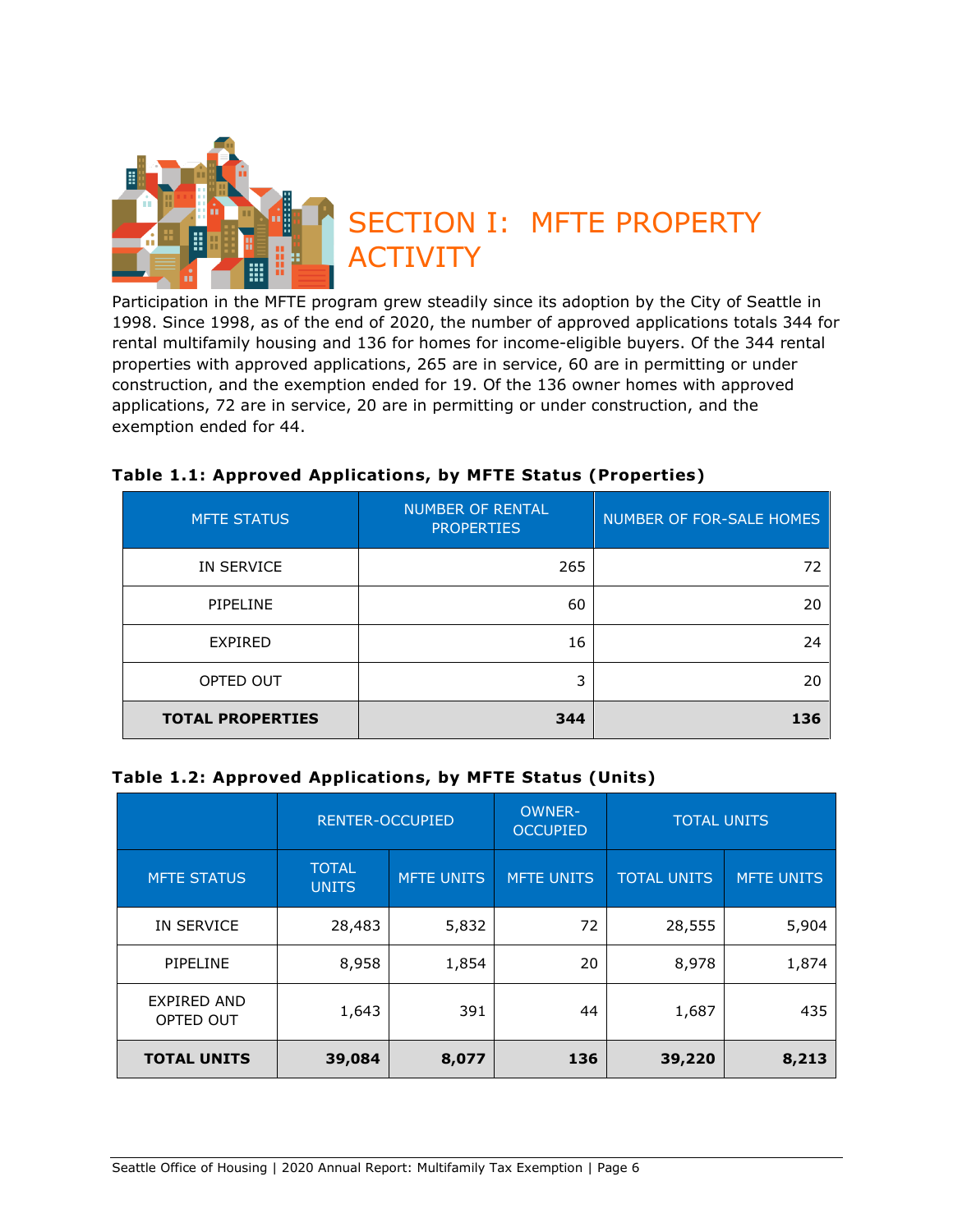Multifamily market-rate rental housing currently comprises the vast majority of MFTE activity. That contrasts with MFTE Program 1 and 2 activity, when more than half of properties benefitting from MFTE were low-income housing. Housing costs remained stable and affordable beyond the expiration of MFTE for that cohort of housing due to long-term regulatory agreements (minimum 50 years) as a condition of funding. For low-income housing, MFTE acts as a stopgap measure in the event of loss of its State exemption.

As of 12/31/2020, market-rate housing for rental occupancy accounts for nine out of ten MFTE units in properties for which the Office of Housing issued a final certificate of tax exemption. Overall, MFTE properties range from 4 to 532 total units and average 104 units in size.



<span id="page-7-0"></span>**Chart 1.A: Final Certificates of Tax Exemption, by Tenure (MFTE Units)**

Based on available information for the current pipeline, the Office of Housing projects that market-rate rental properties will continue to constitute the large majority of future MFTE activity.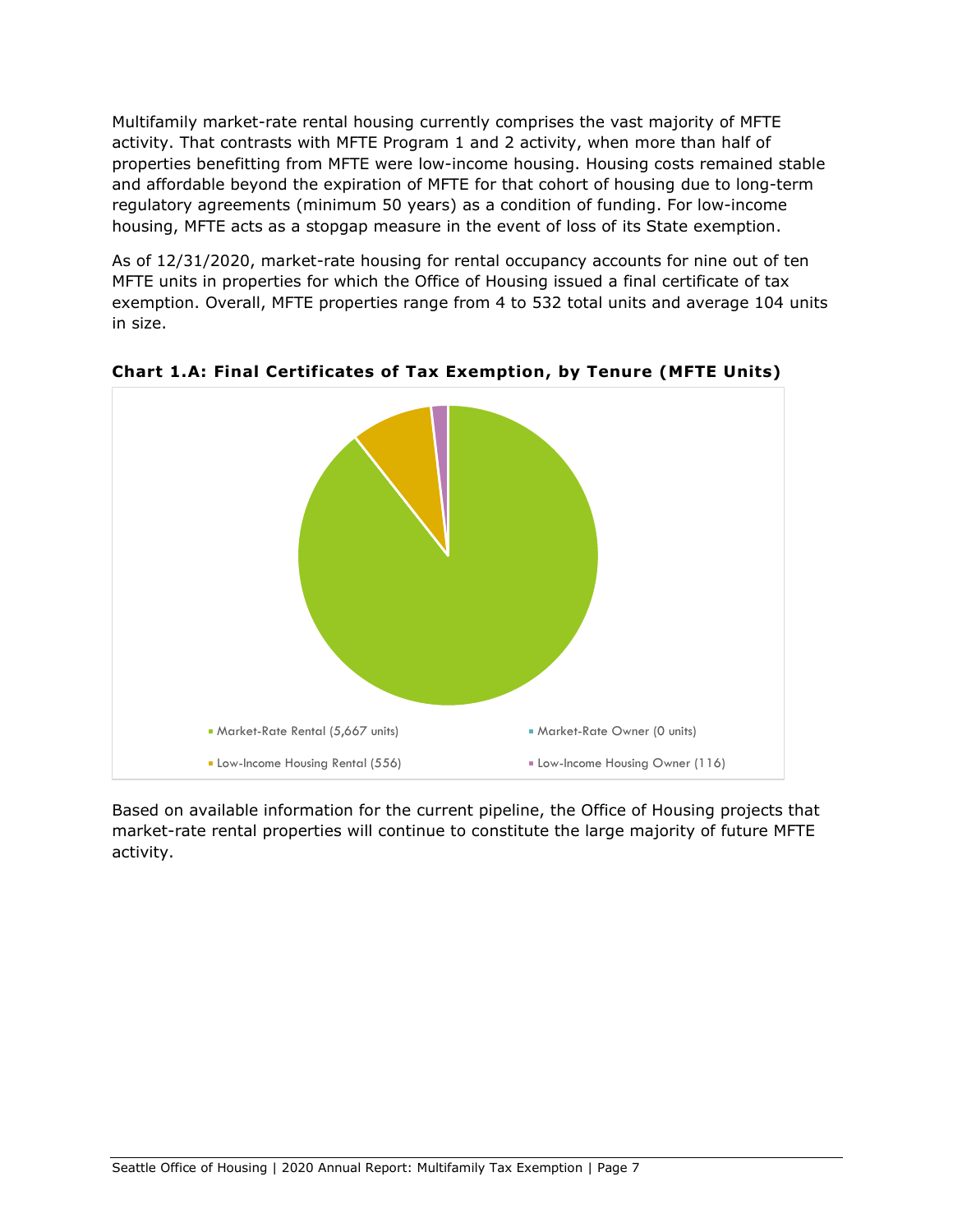

<span id="page-8-0"></span>**Chart 1.B: Approved Applications, by MFTE Program (MFTE Units)**

MFTE Program 6 became effective on October 24, 2019. The MFTE application deadline for Program 6 is extended significantly compared to prior MFTE programs. Whereas an initial application previously was due prior to issuance of the first building permit for a project, applications now can be received any time up to six months prior to issuance of a temporary certificate of occupancy. The additional time allows property owners several more years to weigh whether or not to pursue MFTE. At this time, it is difficult to compare application rates for Program 6 with those of prior MFTE programs. As of December 31, 2020, the Office of Housing approved applications under Program 6 for 14 properties that could potentially include 415 MFTE units.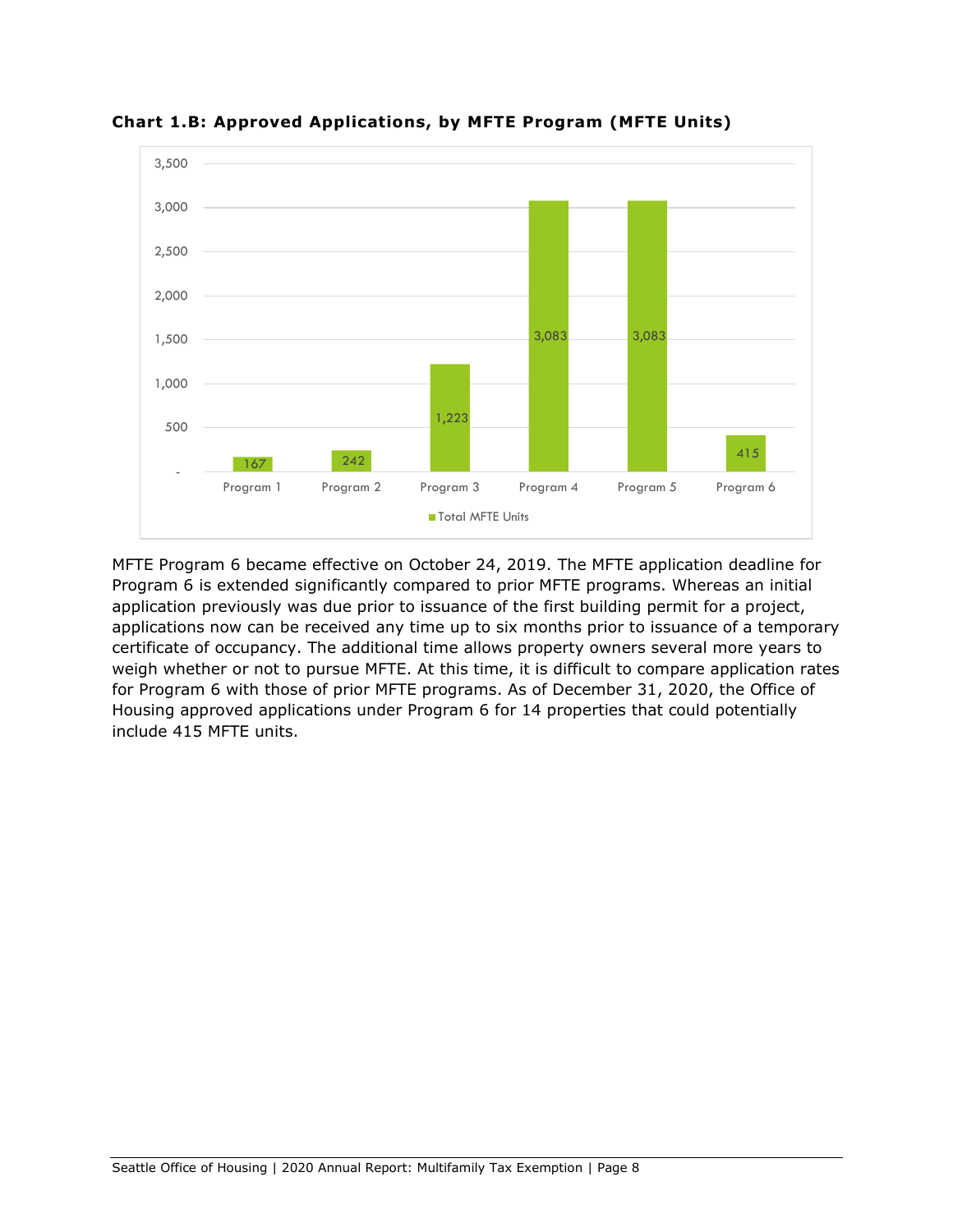<span id="page-9-0"></span>**Table 1.3: Approved Application, by MFTE Program and Status (Units; Rental Only)**

| <b>MFTE PROGRAM AND</b><br><b>MFTE STATUS</b> | <b>UNITS IN MARKET-</b><br><b>RATE RENTAL HOUSING</b><br><b>WITH MFTE</b> |                             | UNITS IN LOW-INCOME<br><b>RENTAL HOUSING</b><br><b>WITH MFTE</b> |                             | UNITS IN ALL RENTAL<br><b>MFTE PROPERTIES</b> |                             |
|-----------------------------------------------|---------------------------------------------------------------------------|-----------------------------|------------------------------------------------------------------|-----------------------------|-----------------------------------------------|-----------------------------|
|                                               | <b>TOTAL</b>                                                              | <b>MFTE</b><br><b>UNITS</b> | <b>TOTAL</b>                                                     | <b>MFTE</b><br><b>UNITS</b> | <b>TOTAL</b>                                  | <b>MFTE</b><br><b>UNITS</b> |
| P1 - TOTAL                                    | 454                                                                       | 118                         | 122                                                              | 25                          | 576                                           | 143                         |
| <b>EXPIRED</b>                                | 291                                                                       | 77                          | 122                                                              | 25                          | 413                                           | 102                         |
| OPTED OUT                                     | 163                                                                       | 41                          |                                                                  |                             | 163                                           | 41                          |
| P2 - TOTAL                                    | 475                                                                       | 126                         | 563                                                              | 116                         | 1,038                                         | 242                         |
| <b>EXPIRED</b>                                | 475                                                                       | 126                         | 563                                                              | 116                         | 1,038                                         | 242                         |
| P3 - TOTAL                                    | 5,006                                                                     | 1,013                       | 603                                                              | 122                         | 5,609                                         | 1,135                       |
| IN SERVICE                                    | 5,006                                                                     | 1,013                       | 603                                                              | 122                         | 5,609                                         | 1,135                       |
| P4 - TOTAL                                    | 14,630                                                                    | 2,990                       | 433                                                              | 89                          | 15,063                                        | 3,079                       |
| IN SERVICE                                    | 14,630                                                                    | 2,990                       | 433                                                              | 89                          | 15,063                                        | 3,079                       |
| P5 - TOTAL                                    | 13,236                                                                    | 2,743                       | 1,658                                                            | 340                         | 14,894                                        | 3,083                       |
| IN SERVICE                                    | 6,607                                                                     | 1,375                       | 1,010                                                            | 204                         | 7,617                                         | 1,579                       |
| OPTED OUT                                     | 29                                                                        | 6                           |                                                                  |                             | 29                                            | 6                           |
| PIPELINE                                      | 6,600                                                                     | 1,362                       | 648                                                              | 136                         | 7,248                                         | 1,498                       |
| P6 - TOTAL                                    | 1,294                                                                     | 272                         | 610                                                              | 123                         | 1,904                                         | 395                         |
| IN SERVICE                                    | 194                                                                       | 39                          |                                                                  |                             | 194                                           | 39                          |
| PIPELINE                                      | 1,100                                                                     | 233                         | 610                                                              | 123                         | 1,710                                         | 356                         |
| <b>GRAND TOTAL</b>                            | 35,095                                                                    | 7,262                       | 3,989                                                            | 815                         | 39,084                                        | 8,077                       |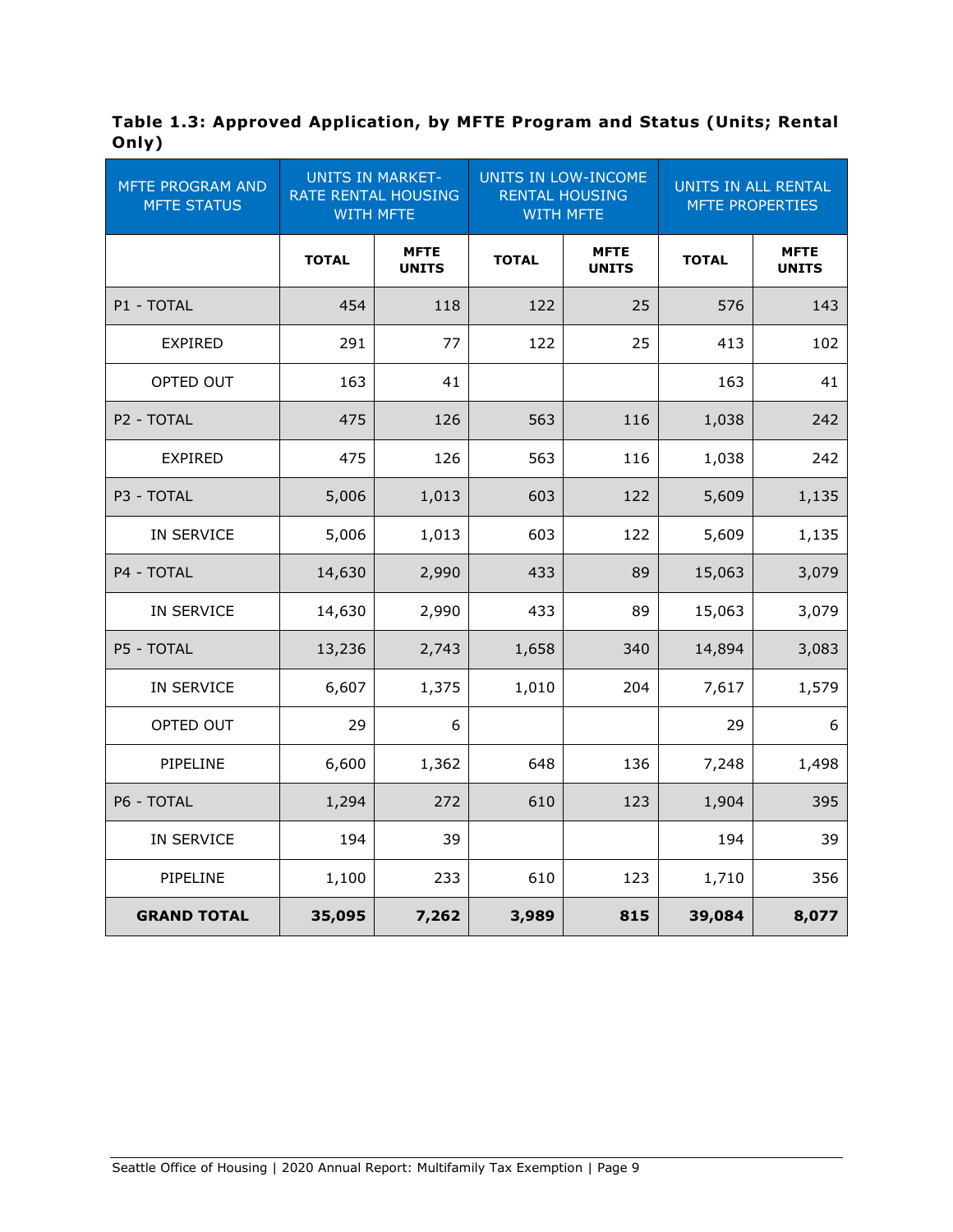#### <span id="page-10-0"></span>**Table 1.4: Approved Applications, by MFTE Program and Status (Units; Ownership Only)**

| <b>MFTE PROGRAM AND</b><br><b>MFTE STATUS</b> | <b>MFTE HOMES</b><br><b>FOR LOW-</b><br><b>INCOME BUYERS</b> |
|-----------------------------------------------|--------------------------------------------------------------|
| P1 - TOTAL                                    | 24                                                           |
| <b>EXPIRED</b>                                | 24                                                           |
| P <sub>2</sub> - TOTAL                        | $\Omega$                                                     |
| P3 - TOTAL                                    | 88                                                           |
| <b>IN SERVICE</b>                             | 68                                                           |
| OPTED OUT                                     | 20                                                           |
| P4 - TOTAI                                    | $\overline{4}$                                               |
| <b>IN SERVICE</b>                             | 4                                                            |
| P5 - TOTAL                                    | $\Omega$                                                     |
| P6 - TOTAL                                    | 20                                                           |
| PIPELINE                                      | 20                                                           |
| <b>GRAND TOTAL</b>                            | 136                                                          |

The percentage set-aside and affordability/income limits of MFTE Units vary by MFTE program depending on SMC Chapter 5.73 at the time of initial MFTE application. The affordability/income limit applicable to each MFTE Unit is determined by its size (e.g. SEDU, studio, 1-BR, etc.), as verified the Office of Housing prior to issuance of a certificate of occupancy.

A lower set-aside percentage may apply if the property includes a minimum number of units with two or more bedrooms. For Program 6, a 20% set-aside (versus 25%) is conditioned on at least 8 percent of total residential units having two or more bedrooms. To date, in properties for which the Office of Housing issued a Final Certificate of Tax Exemption, the share of MFTE units that have two or more bedrooms is 13% for market-rate properties and 43% for low-income housing. Nearly eight in ten for-sale MFTE units, which are all City funded, have two or more bedrooms.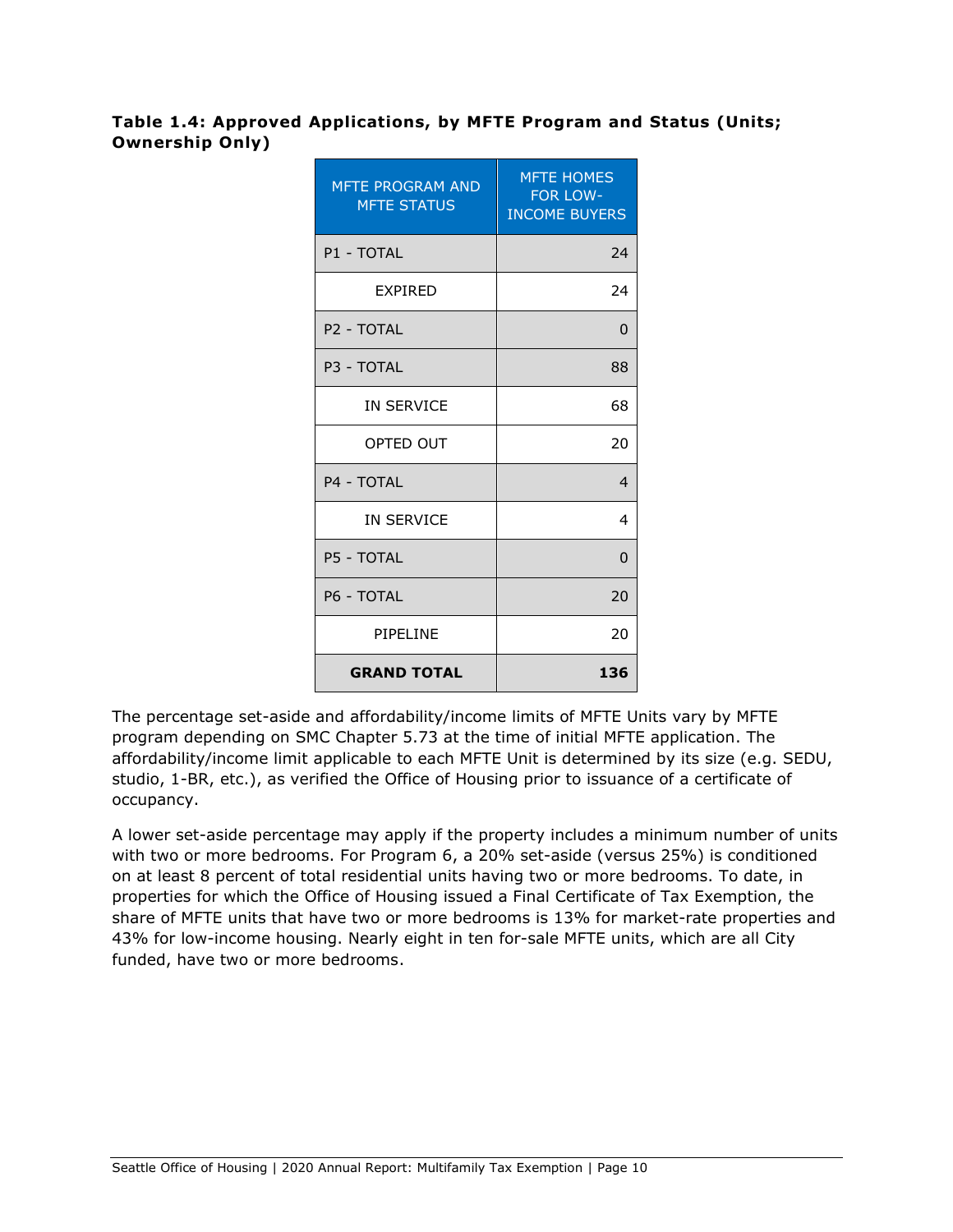

### <span id="page-11-0"></span>**Chart 1.C: Final Certificates of Tax Exemption, by Unit Type (MFTE Units; Market-Rate Housing Only)**

<span id="page-11-1"></span>**Chart 1.D: Final Certificates of Tax Exemption, by Unit Type (MFTE Units; Low-Income Housing Only)**



Shares of units by unit type will gradually shift as pipeline properties place in service. Based available information for market-rate properties currently in the pipeline, a higher share of MFTE units (nearly one in ten) will be SEDUs or congregate residence sleeping rooms. For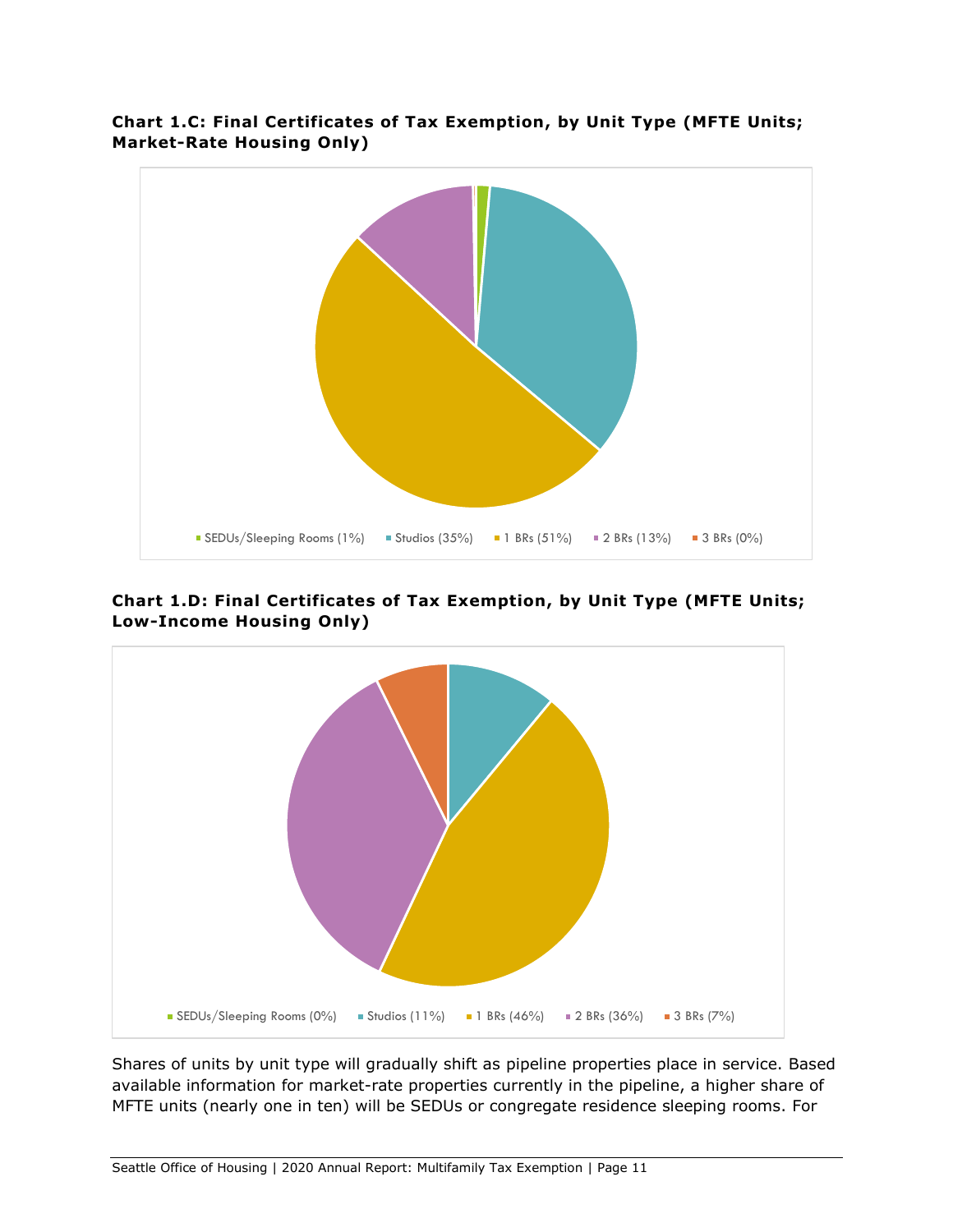pipeline low-income housing properties, projected distribution of MFTE units by type is approximately one-third SEDUs, congregate residence sleeping rooms, and studios, onethird one bedrooms, and one third two or three bedrooms.

The following are the affordability limits for Program 6, the latest MFTE program:

| • Congregate Residence sleeping room           | 40% of AMI |
|------------------------------------------------|------------|
| • SEDU (if in building with mix of unit types) | 40% of AMI |
| • SEDU (if in building with 100% SEDUs)        | 50% of AMI |
| • Studio                                       | 60% of AMI |
| • One-Bedroom                                  | 70% of AMI |
| • Two-Bedroom                                  | 85% of AMI |
| • Three or more Bedroom                        | 90% of AMI |
|                                                |            |

As with the preceding program, MFTE Program 6 income and affordability limits for owneroccupied developments are 100% of AMI for studio and one-bedroom units and 120% of AMI for larger units.

Per SMC Chapter 5.73, replacement housing units must be provided in addition to MFTE units if at any time during the 18 months prior to application for the land use permit or, if a land use permit is not required, prior to application for the building permit for the project, a tenant or tenants receiving or eligible to receive a tenant relocation assistance payment under Chapter 22.210 resided in a four or more unit structure to be demolished on the lot of the MFTE development. Replacement units must be leased at affordable rents to households with incomes at or below 50% of AMI for the duration of the multifamily property tax exemption. To date, owners of eight rental properties have each provided between one and three replacement units (17 replacement units in total).

<span id="page-12-0"></span>

| Table 1.5: Approved Applications, by MFTE Status and AMI Limit (MFTE |  |
|----------------------------------------------------------------------|--|
| Units; Market-Rate Housing Only)                                     |  |

| <b>MFTE</b><br><b>STATUS</b> | 40%<br><b>AMI</b> | 50%<br><b>AMI</b> | 60%<br><b>AMI</b> | 65%<br><b>AMI</b> | 70%<br><b>AMI</b> | 75%<br><b>AMI</b> | 80%<br><b>AMI</b> | 85%<br><b>AMI</b> | 90%<br><b>AMI</b> |
|------------------------------|-------------------|-------------------|-------------------|-------------------|-------------------|-------------------|-------------------|-------------------|-------------------|
| PIPELINE                     | 127               | 10                | 47                | 410               | 88                | 680               |                   | 211               | 22                |
| IN SERVICE                   | 51                |                   | 19                | 1,508             | 15                | 2,244             | 861               | 559               | 160               |
| <b>EXPIRED</b>               |                   |                   | 35                |                   | 91                |                   | 77                |                   |                   |
| OPTED OUT                    |                   |                   |                   |                   |                   |                   | 41                | 6                 |                   |
| <b>TOTAL</b>                 | 178               | 10                | 101               | 1,918             | 194               | 2,924             | 979               | 776               | 182               |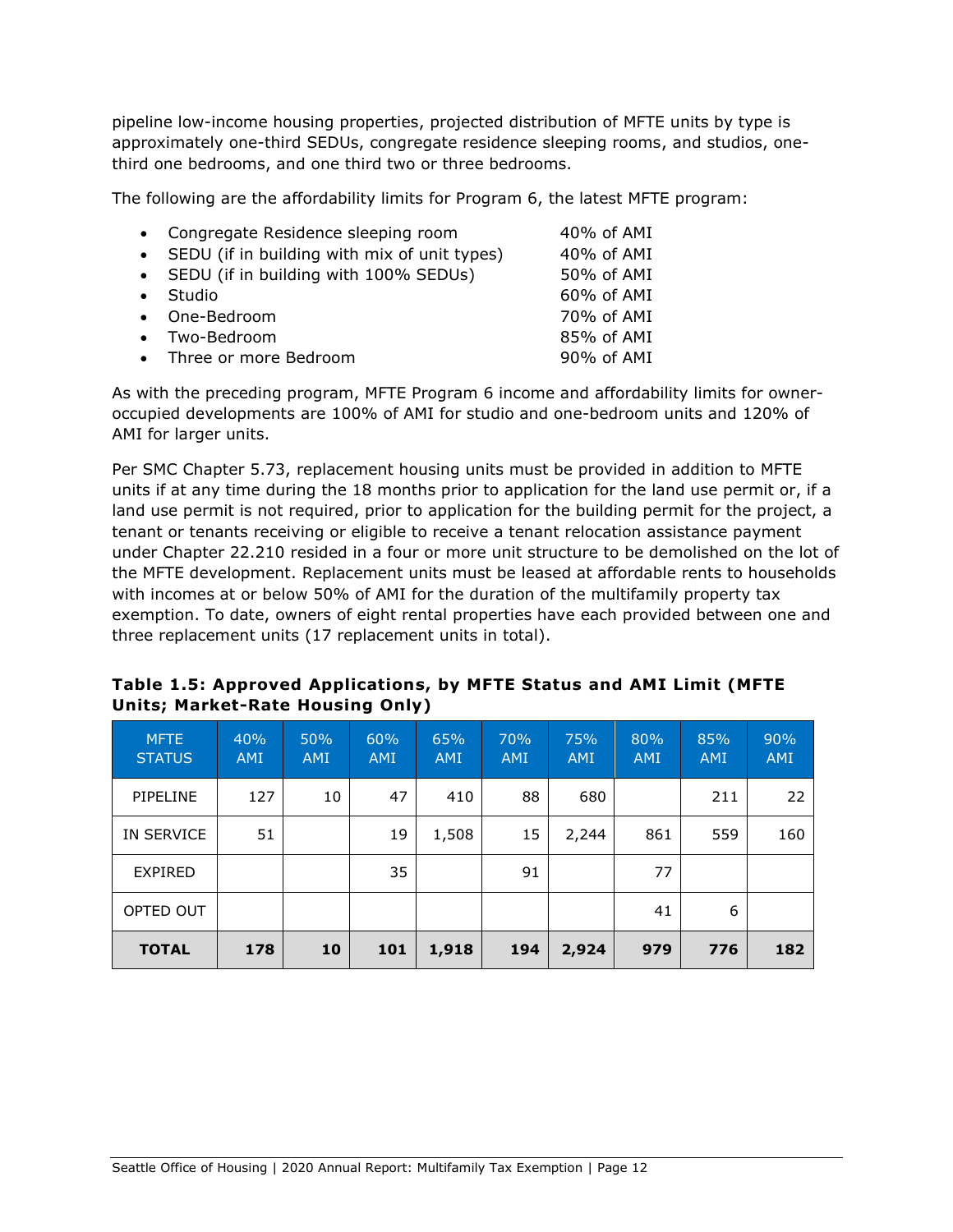Within MFTE rental properties with issued Final Certificates of Tax Exemption, MFTE Units are restricted as follows: 2% @ or less than 60% of AMI, 28% @ 65% or 70% of AMI, 57% @ 75% or 80% of AMI, and 13% @ 85% or 90% of AMI. Size and AMI limits for pipeline units are estimates until construction completion. The Office of Housing projects that the shares of MFTE units @ or less than 60% of AMI and @ 65% or 70% of AMI will slowly increase as MFTE Program 6 pipeline properties are placed in service.



<span id="page-13-0"></span>**Chart 1.E: Final Certificates of Tax Exemption, by AMI Limit (MFTE Units; Market-Rate Housing Only)**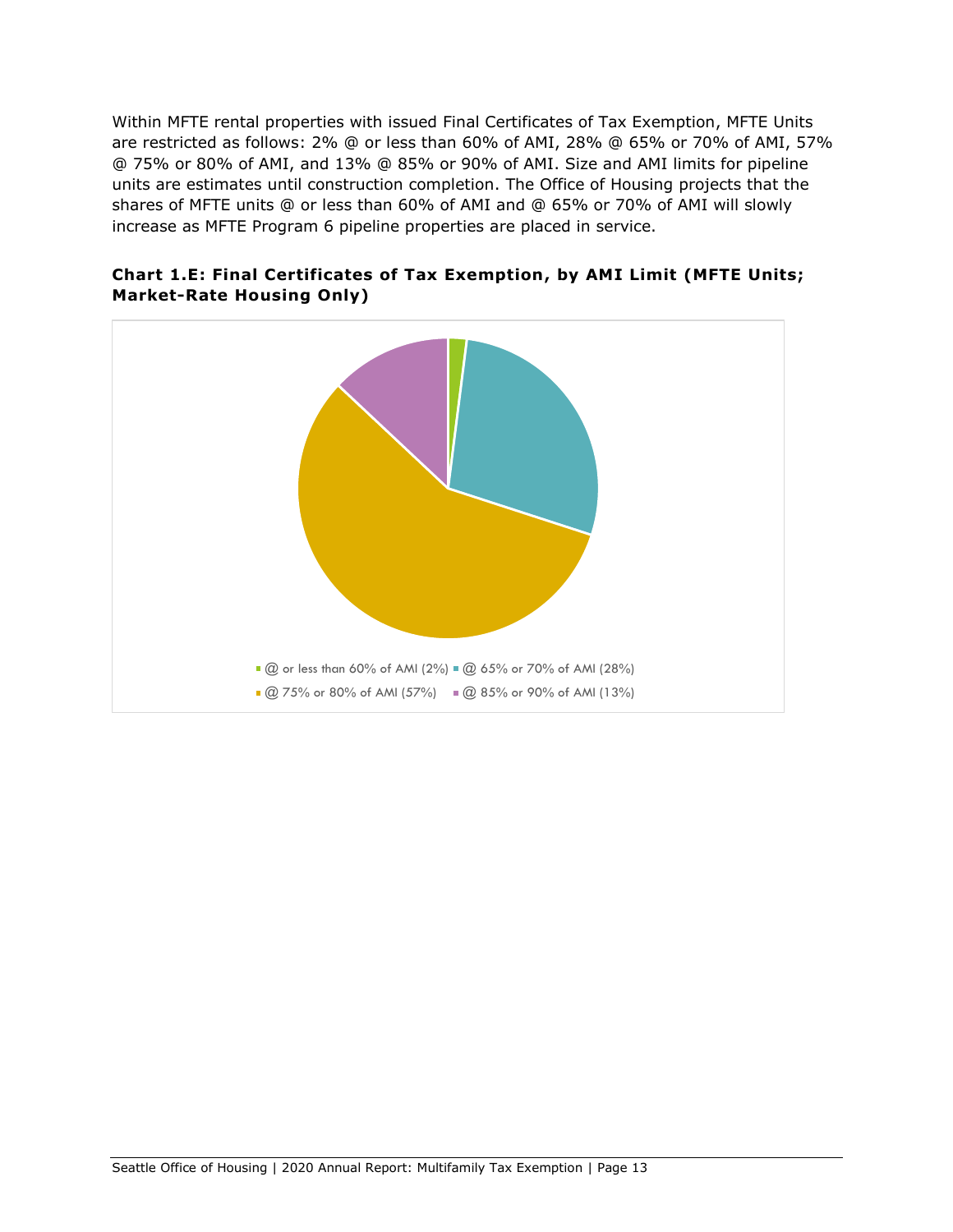

# <span id="page-14-0"></span>SECTION III: LOCATION OF MFTE PROPERTIES

To be eligible for a property tax exemption under SMC Chapter 5.73, the multifamily housing must be located in a residential targeted area, as designated by the jurisdiction consistent with Washington state statute requirements. For purposes of SMC Chapter 5.73, the Residential Targeted Area is comprised of all parcels in Seattle zoned to allow multifamily housing according to Title 23.

See Attachment A for a map showing locations of MFTE properties.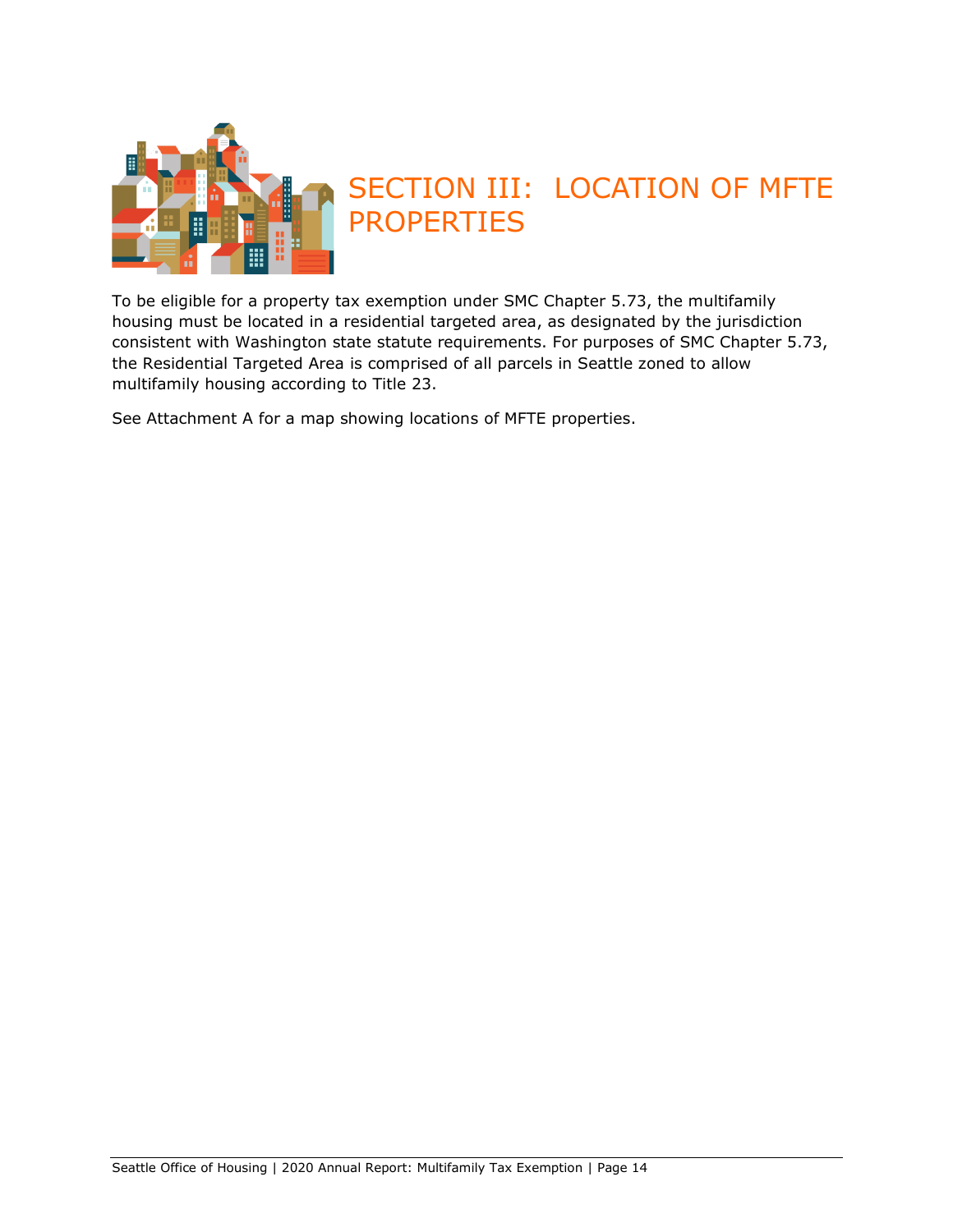# <span id="page-15-0"></span>SECTION II: FINAL CERTIFICATES OF TAX EXEMPTION

In 2020, OH issued Final Certificates of Tax Exemption for 19 multifamily housing properties in neighborhoods throughout Seattle. One of the 19 multifamily housing developments is low-income housing. Market-rate multifamily properties receiving Final Certificates in 2020 total 2,183 rental units, including 454 MFTE units. Exemptions for properties with Final Certificate issued in 2020 became effective on January 1, 2021.

#### <span id="page-15-1"></span>**Table 2.1: Multifamily Housing Issued Final Certificates of Tax Exemption (2020)**

| PROPERTY NAME                                      | <b>NEIGHBORHOOD</b>    | <b>MARKET-RATE OR</b><br>LOW-INCOME<br><b>HOUSING</b> | <b>TOTAL</b><br><b>UNITS</b> | <b>MFTE</b><br><b>UNITS</b> |
|----------------------------------------------------|------------------------|-------------------------------------------------------|------------------------------|-----------------------------|
| An Lac                                             | 23rd & Union-Jackson   | Low-Income Housing                                    | 69                           | 14                          |
| <b>Bode Greenview</b>                              | Aurora Licton Springs  | Market-Rate                                           | 68                           | 17                          |
| Capitol Hill Station<br>Apartments - Park Building | Capitol Hill           | Market-Rate                                           | 74                           | 15                          |
| Capitol Hill Station<br>Apartments - Ander South   | Capitol Hill           | Market-Rate                                           | 94                           | 21                          |
| <b>Center Steps</b>                                | Uptown                 | Market-Rate                                           | 269                          | 54                          |
| Cubix Crown Hill                                   | Crown Hill             | Market-Rate                                           | 40                           | 8                           |
| <b>Emerson Seattle</b>                             | First Hill             | Market-Rate                                           | 288                          | 58                          |
| <b>Ivy Apartments</b>                              | Interbay               | Market-Rate                                           | 93                           | 19                          |
| Jackson Apartments                                 | 23rd & Union-Jackson   | Market-Rate                                           | 532                          | 107                         |
| Jackson Street Apartments                          | 23rd & Union-Jackson   | Market-Rate                                           | 75                           | 15                          |
| Junction Landing                                   | West Seattle Junction  | Market-Rate                                           | 58                           | 12                          |
| Livingstone Apartments                             | Westwood-Highland Park | Market-Rate                                           | 28                           | $\overline{z}$              |
| Loop at Green Lake, the                            | Green Lake             | Market-Rate                                           | 45                           | 12                          |
| <b>Midtown Flats</b>                               | Aurora Licton Springs  | Market-Rate                                           | 27                           | 7                           |
| Modera Broadway - South                            | Capitol Hill           | Market-Rate                                           | 85                           | 17                          |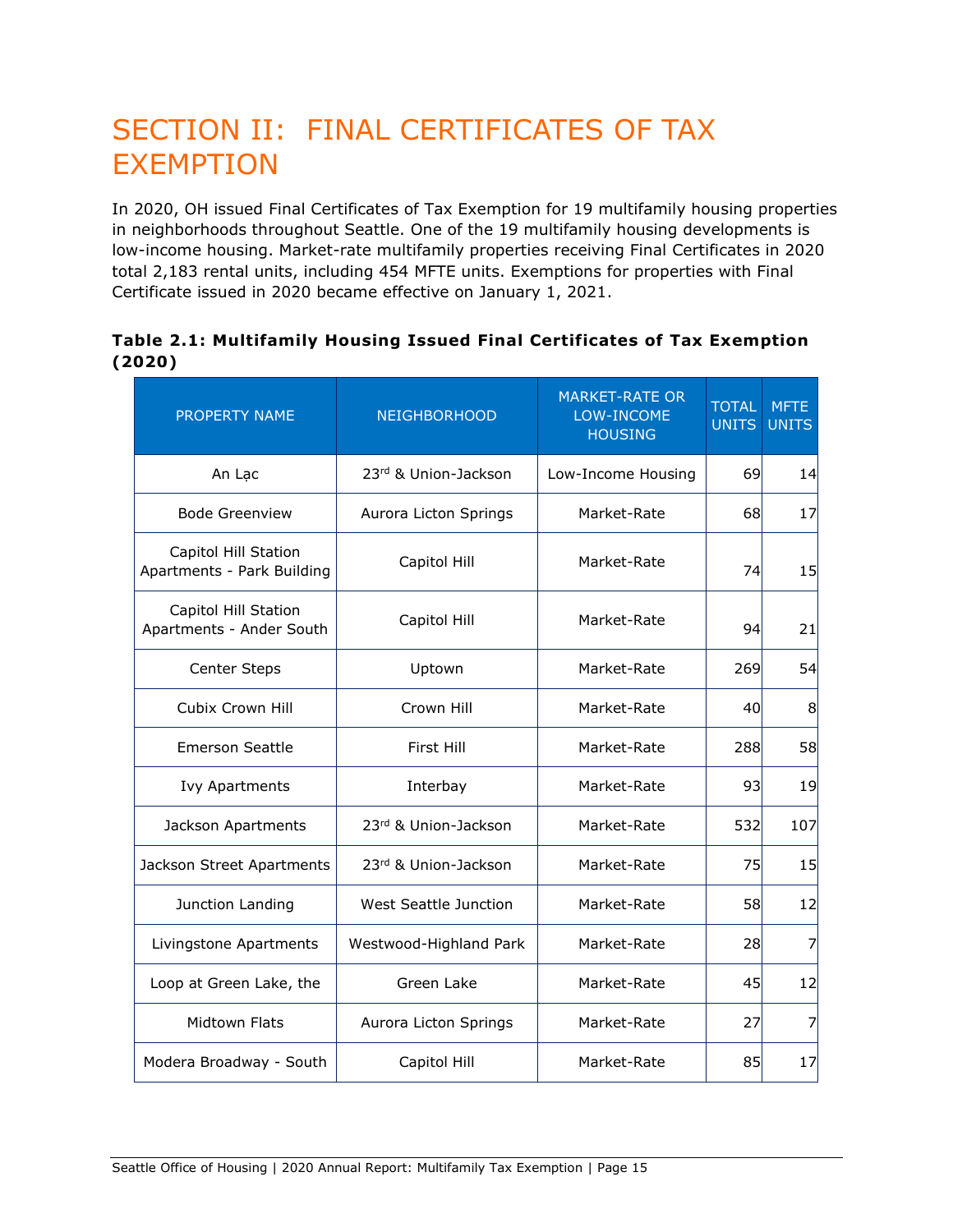| <b>PROPERTY NAME</b>                      | <b>MARKET-RATE OR</b><br>LOW-INCOME<br><b>HOUSING</b> | <b>TOTAL</b><br><b>UNITS</b> | <b>MFTE</b><br><b>UNITS</b> |     |
|-------------------------------------------|-------------------------------------------------------|------------------------------|-----------------------------|-----|
| Sienna Apartments                         | 23rd & Union-Jackson                                  | Market-Rate                  | 29                          | 8   |
| <b>Solis</b>                              | Capitol Hill                                          | Market-Rate                  | 36                          | 8   |
| STAZIONE25 - South                        | Market-Rate                                           | <b>194</b>                   | 39                          |     |
| <b>Stream Dexios</b>                      | Market-Rate                                           | 79                           | 16                          |     |
| <b>TOTAL</b>                              |                                                       |                              | 2,183                       | 454 |
| Market-Rate Multifamily Housing with MFTE |                                                       | 2,114                        | 440                         |     |
| Low-Income Housing with MFTE              |                                                       | 69                           | 14                          |     |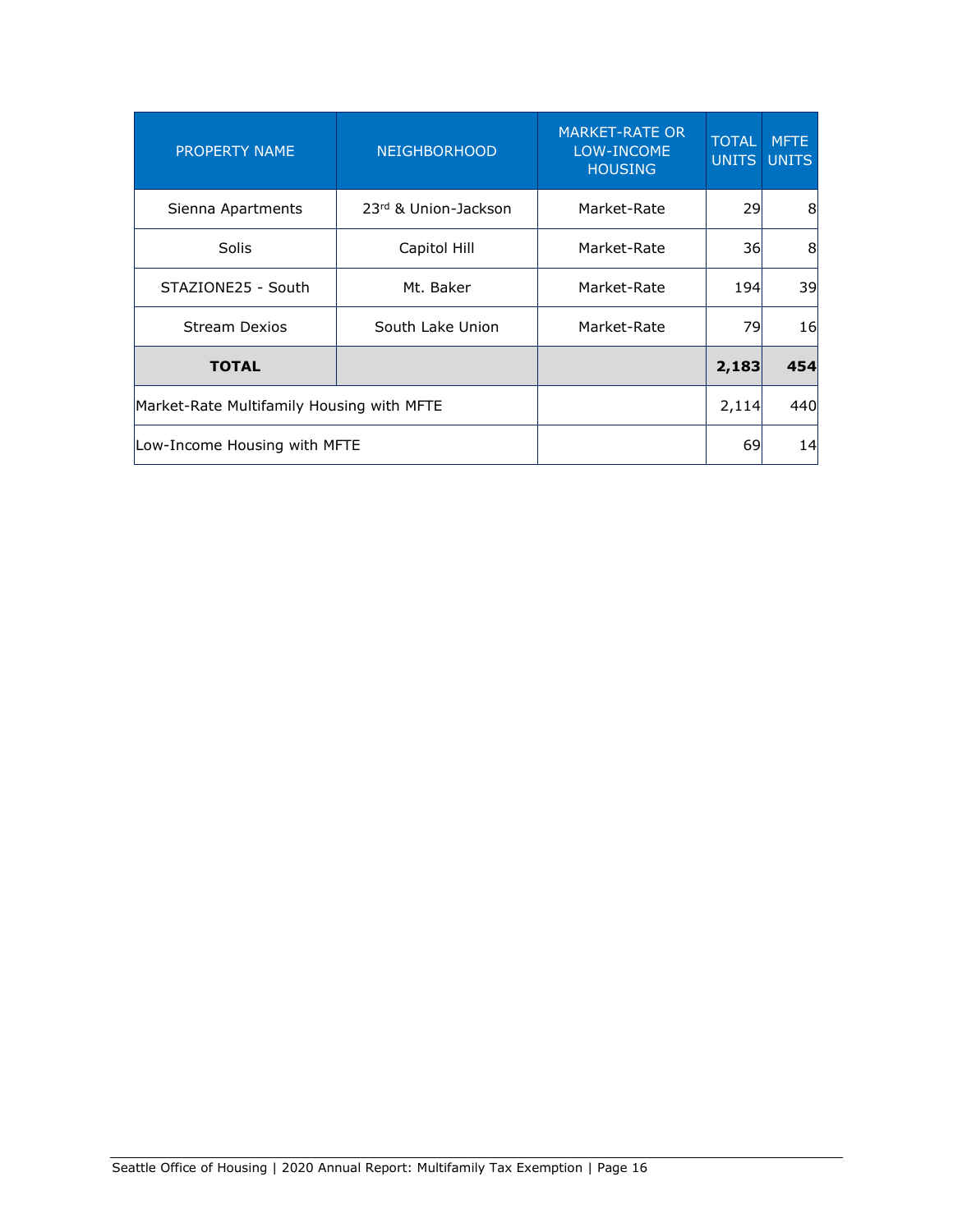

# <span id="page-17-0"></span>SECTION IV: COMPLIANCE MONITORING, INCLUDING EXPIRATIONS AND OPT OUTS

## <span id="page-17-1"></span>**Compliance Monitoring**

As of March 1, 2021, the Office of Housing Asset Management Division received 234 annual compliance reports and lease-up reports for the 2020 reporting period from owners and property managers for properties that have a tax exemption through the MFTE Program. This response rate for reports due was over 96%, and OH continues to pursue collection of remaining reports.

Asset Management staff completed 20 property file audits in 2020. MFTE compliance training sessions for prospective applicants and property managers are held regularly. In 2020, staff from the Asset Management unit incorporated protective measures in response to COVID-19 by converting in-person trainings into virtual remote trainings. OH held 17 virtual training sessions, including 2 property management-specific sessions, for 350 registered attendees. Training attendees responded positively to the safety, convenience, and effectiveness of the virtual training format. The Office of Housing also released an updated compliance manual for MFTE and its other incentive programs in 2020.

Annual compliance reports and property file audits demonstrate that violations for issues such as overcharged rent, income ineligible occupants, or missing designated affordable units are relatively rare occurrences. Corrective action includes issuing credits for rent overages, correcting lease terms, collecting additional income documentation, and requiring properties to provide alternate MFTE units.

## <span id="page-17-2"></span>**MFTE Ended Due to Expiration or Opt Out**

MFTE agreements and the related property tax exemption end upon expiration of a tax exemption, or upon decision of the property owner to opt out prior to expiration of the exemption.

To date, MFTE opt outs include 20 condominium units at The Pontedera, in addition to opt outs for three rental properties. For the ownership units, the property tax exemption ended upon sales to non-eligible buyers.

Since the inception of MFTE in 1998, owners of three rental properties opted out of MFTE after issuance of the Final Certificate of Tax Exemption, prior to expiration of the tax exemption. Two of those rental properties, which were converted to owner-occupied condominiums, included 41 Program 1 MFTE units prior to opt out. The third included six Program 5 MFTE units.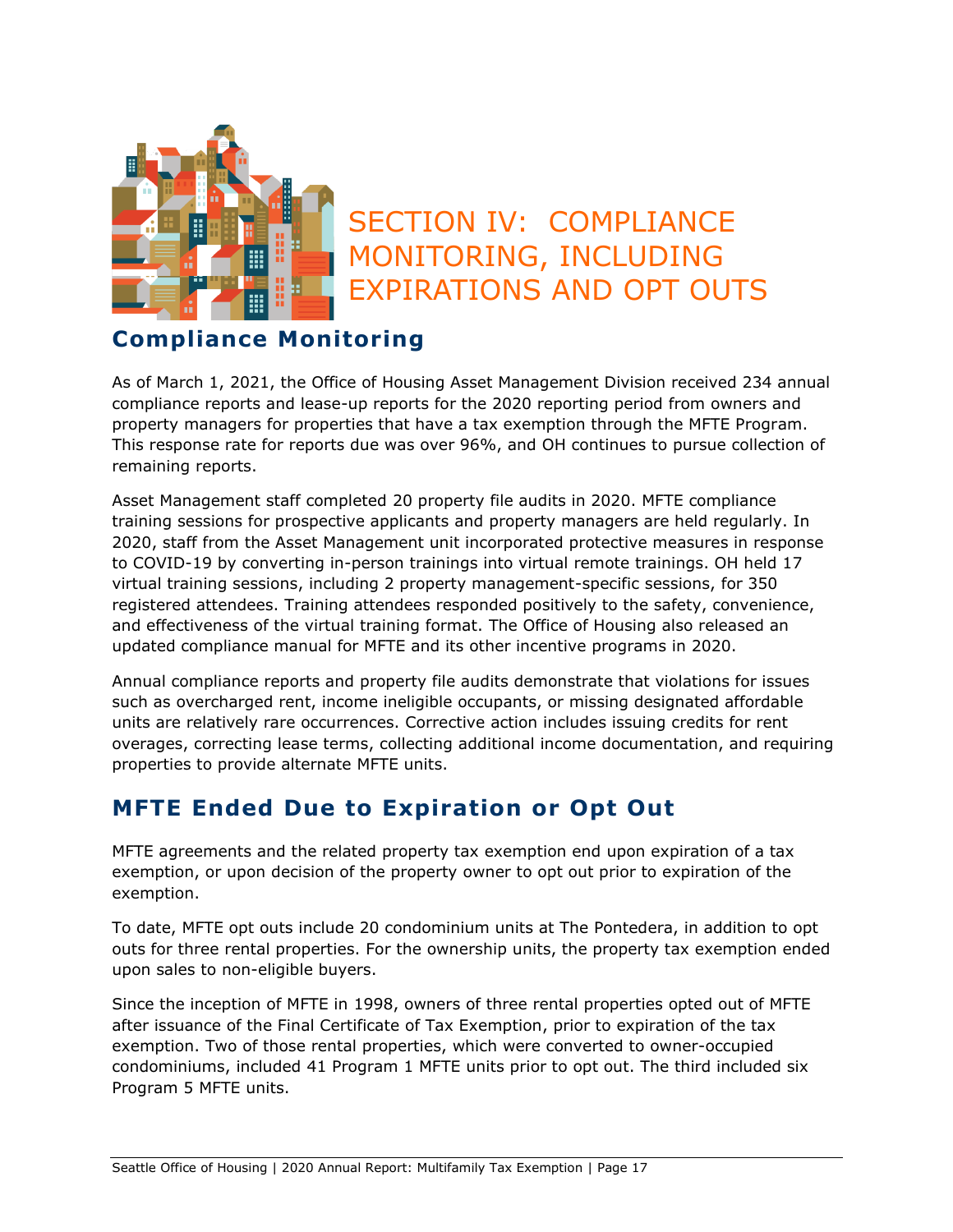As of 12/31/2020, the multifamily property tax exemption expired for 16 rental properties totaling 344 MFTE units, plus 24 owner-occupied units. Seven of the 16 rental properties that no longer have a property tax exemption are market-rate multifamily housing. The other nine rental properties are low-income housing with long-term housing affordability covenants.

The inventory of market-rate rental multifamily housing with a set-aside of MFTE units in service currently totals 247 properties and 5,417 MFTE units. The property tax exemption for those properties expires in years 2021 through 2032. In the next five years (2021- 2025), tax exemptions are scheduled to expire for the owners of 48 market-rate multifamily rental housing properties with 1,241 MFTE units.

In 2019, the Washington state legislature passed legislation allowing extension of the property tax exemption until December 31, 2021 for properties with MFTE exemptions expiring in 2020. MFTE was extended for the one property that was set to expire in 2020. In 2021, MFTE is scheduled to expire for four market-rate rental properties with 165 MFTE units. These MFTE units currently have rent/income limits of 80% AMI and 90% AMI.

Table 4.A below shows past expirations and the growing number of expirations in marketrate rental housing anticipated in the coming years.



<span id="page-18-0"></span>**Chart 4.A: Expirations by Year (MFTE Units; Market-Rate Housing Only)<sup>4</sup>**

<sup>4</sup> Includes past expirations and projected expirations of properties currently in service. Does not include properties for which Office of Housing issued a Final Certificate of Tax Exemption that opted out prior to expiration of the property tax exemption.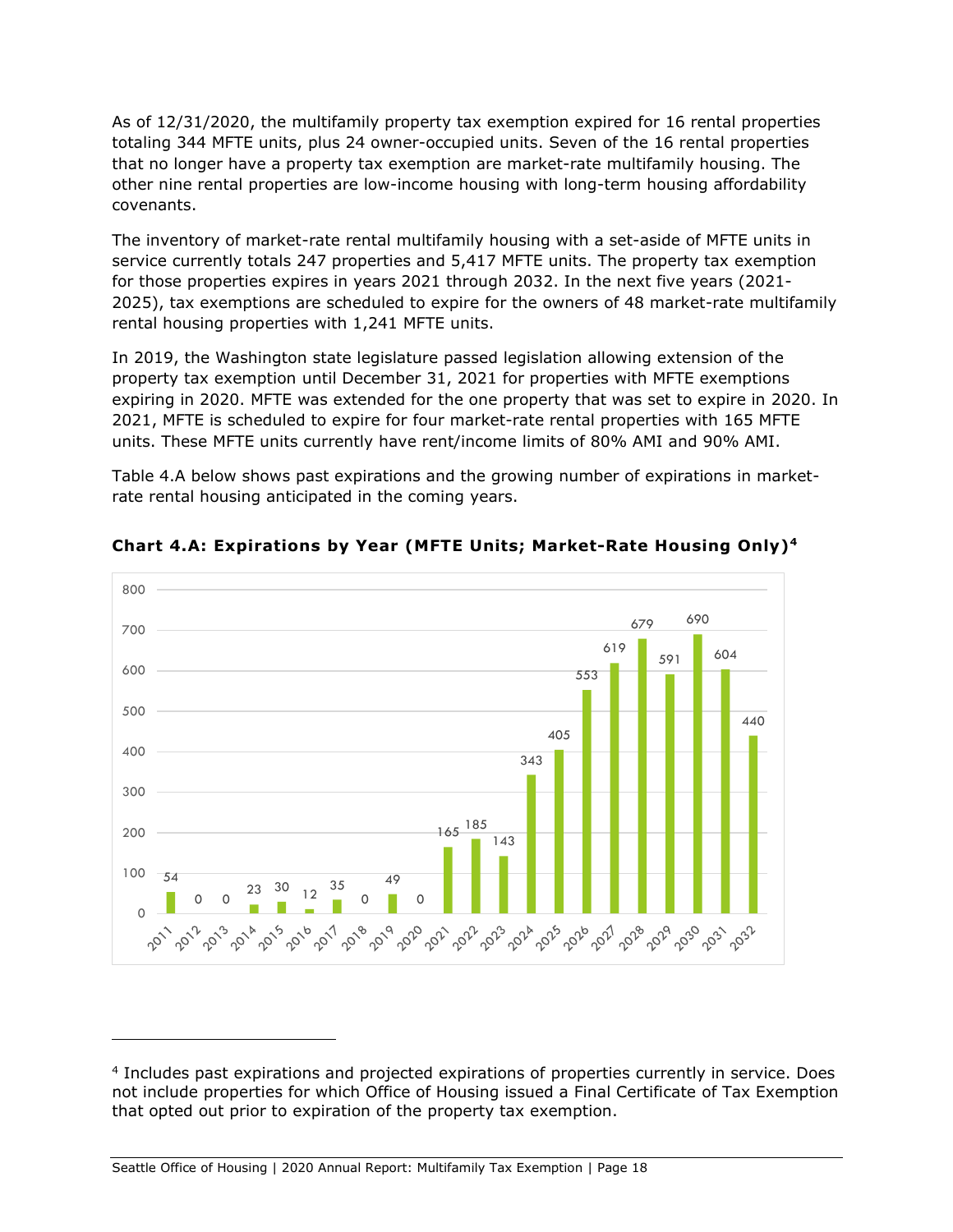

# <span id="page-19-0"></span>SECTION V: RENTAL HOUSING MARKET ANALYSIS

Based on data reported by property owners of market-rate properties with MFTE, average contract rents range from \$1,279 for SEDUs to \$2,765 for 2-bedroom units, compared to average contract rents of \$757 to \$1,885 for MFTE units of that size range. The estimated rent differential based on contract rents as reported in annual compliance reports is approximately \$522 for SEDUs, \$314 for studios, \$501 for 1-bedroom units, and \$880 for 2 bedroom units.

|                                                                     | <b>SEDU</b> | STUDIO <sup>6</sup> | 1-BEDROOM | 2-BEDROOM |
|---------------------------------------------------------------------|-------------|---------------------|-----------|-----------|
| Average Contract<br>$Rent -$<br>Unrestricted<br>Units               | \$1,279     | \$1,438             | \$1,997   | \$2,765   |
| Average Contract<br>Rent - MFTE<br>Units                            | \$757       | \$1,124             | \$1,496   | \$1,885   |
| <b>Current MFTE</b><br>Unit Rent Limit<br>(MFTE $P6$ ) <sup>7</sup> | \$760       | \$1,140             | \$1,520   | \$2,077   |

#### <span id="page-19-1"></span>**Table 5.1: Contract Rents in MFTE Properties (Market-Rate Housing Only)<sup>5</sup>**

<sup>5</sup> Based on contract rents for a sample of roughly 1,900 units as reported by property owners or owner representatives for 115 MFTE annual compliance reports for the 2020 reporting period.

<sup>6</sup> Studios include SEDUs for those multifamily properties with an MFTE initial application submittal date prior to adoption of Ordinance 124724. Ordinance 124724 (adopted February 2015) increased the setaside percentage and decreased the AMI limit for SEDUs, as defined by the land use code (SMC 23.42.048 and SMC 23.84A).

 $<sup>7</sup>$  MFTE Program 6 rent limits are provided for comparison purposes. With the exception of one</sup> Program 6 MFTE property currently in service, in service MFTE units are in properties participating in MFTE Programs 3, 4, and 5. For MFTE units, the base rent that may be charged is equal to the gross rent, less the household's utility estimate for their unit's utility usage, less any required recurring fees that are a condition of occupancy (renter's insurance, month-to-month charges, King County sewer treatment capacity fee, etc.). The utility estimate is based on household utility responsibility and number of bedrooms in the unit, using the schedule published by the Seattle Housing Authority. Table 5.1 compares average "contract rents," without adjustments for utility or other costs, for unrestricted units or MFTE units as reported by property owners or owner representatives.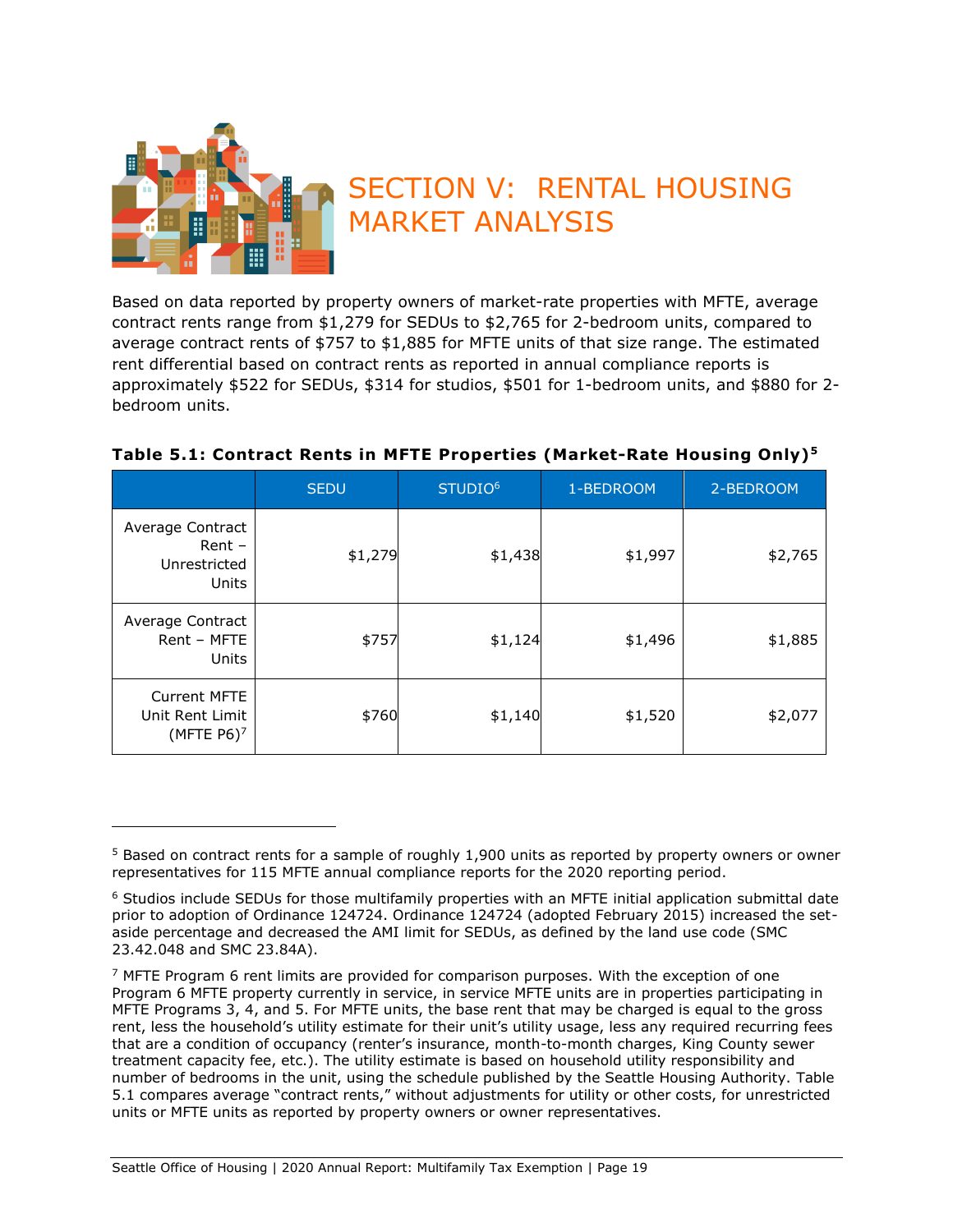Based on Yardi data for Seattle in Quarter 4, the average asking rent in the City of Seattle fell from \$2,176 in 2019 to \$1,937 in 2020, a decline of 11%, while the occupancy rate fell from 95.3% to 91.4% during this same period. The use of concessions rose from 10.5% of properties and an average concession of \$79 per month, to a 23.8% of properties and an average concession of \$196 per month.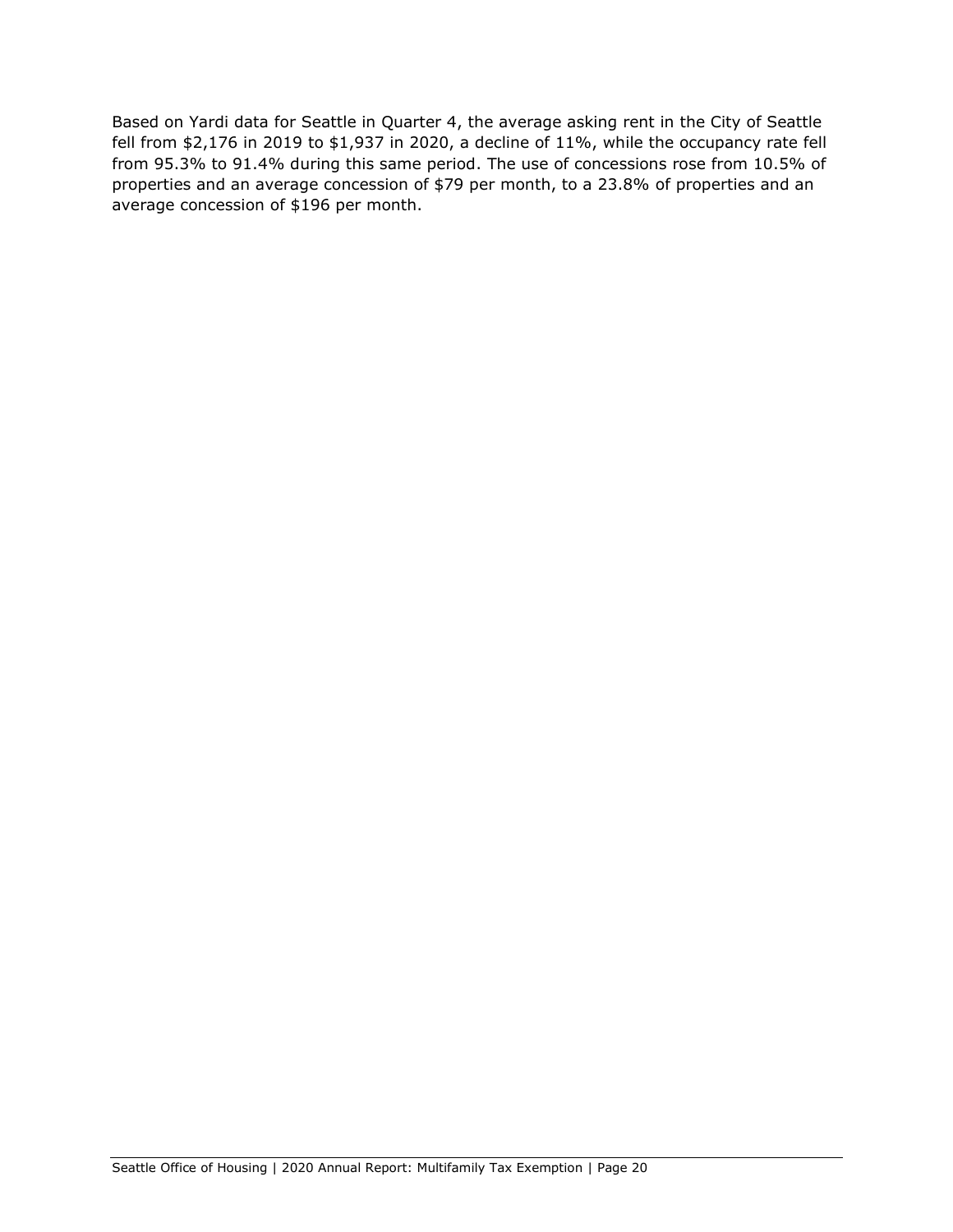

# <span id="page-21-0"></span>SECTION VI: MFTE TAX IMPACTS AND COST

There are two ways to evaluate the MFTE program's tax impacts and cost. The first and simplest approach quantifies the amount of exempted property tax burden – that is, the amount of property tax that MFTE property owners collectively avoid in a given year due to offering income and rent-restricted set-aside units. Other (non-exempt) taxpayers absorb this tax burden.

The second way of looking at the program considers the amount of net new property tax revenue that active MFTE properties' new construction value would have generated. As intended under State law, the majority of that potential revenue is forgone when MFTE properties' new construction value is excluded from the tax base for the duration of the exemption period. The remainder of the net new revenue is indeed collected, with the associated net new tax burden shifted to other taxpayers.

## <span id="page-21-1"></span>**Exempted Tax**

As of December 31, 2020, the MFTE program exempted 265 multifamily rental properties and 72 owner-occupied homes in multifamily buildings from property tax on the residential portion of their properties. The combined benefit of the tax exemption to these property owners totaled \$73.6 million in 2020. The exempted amount of tax specific to owners of market-rate housing properties was \$70.3 million.<sup>8</sup>

The public agencies slated to receive this property tax revenue still collect the \$70.3 million of exempted property tax; it is not forgone. $9$  Rather, the tax burden is absorbed by other (non-exempt) taxpayers.

## <span id="page-21-2"></span>**Revenue Impacts**

#### <span id="page-21-3"></span>**Forgone Revenue**

Under most circumstances new construction activity increases the maximum amount of property tax revenue that public agencies can collect. However, for MFTE and per RCW

<sup>8</sup> As described in Section I of this report, both market-rate and low-income housing properties find value in the MFTE program. However, only in the case of market-rate housing is the MFTE program the primary driver for income and rent restrictions; low-income housing is already governed by other, and typically more stringent, restrictions.

<sup>9</sup> Multiple public agencies use property tax receipts to support operations. Seattle's property tax rate (\$9.311 per \$1000 of assessed value for tax year 2021) includes support for the City of Seattle (23 percent), King County (12.7 percent), and public schools (50.4 percent). The remainder supports specific levies, the Port, flood control, and other various uses.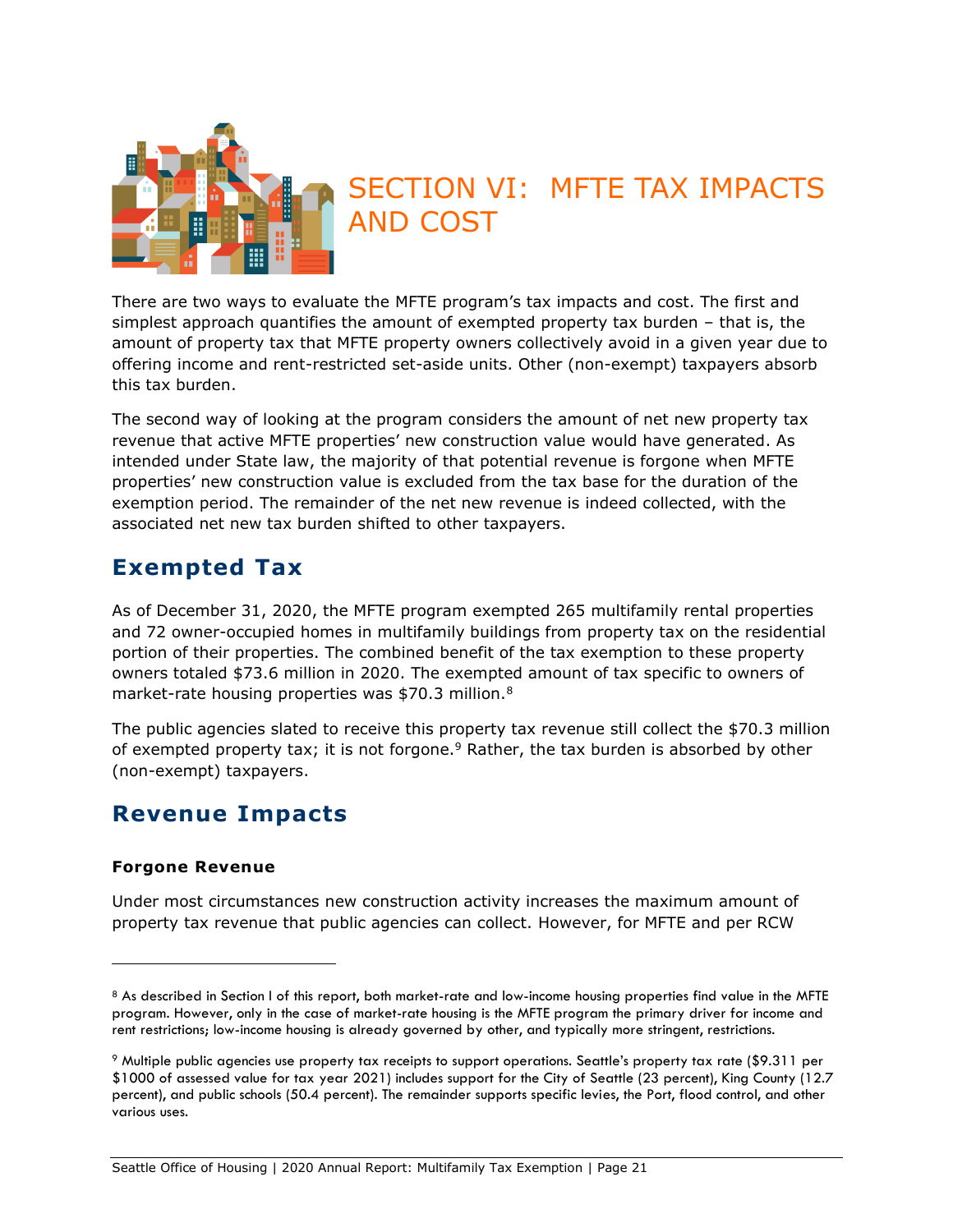84.14, taxing agencies, including the King County Assessor's Office, establish -- but set aside -- the value of any new building that has committed to participation in the MFTE program. Deferring acknowledgment of this new construction value, as intended under State law, in essence mimics a scenario in which the buildings had never been constructed. The deferred new construction value is not introduced into the revenue calculation until expiration of the exemption, typically 12 years after a development is complete.

As of the end of 2020 the King County Assessor had set aside a cumulative \$3.18 billion in new construction value for properties with commitments to participate in MFTE over the past 12 years. The formula that establishes the maximum amount of property tax revenue allowable for 2021 therefore excluded this \$3.18 billion of new construction value from the calculation. Jurisdictions that receive revenue from property taxes paid in Seattle will therefore collect up to \$31 million less than they would have had the deferred-value properties been taxable.

The forgone revenue equates to an implicit per-unit subsidy of \$5,722 when averaged across the 5,417 MFTE-restricted units in these otherwise market-rate housing properties. Over the 12-year exemption period, the estimated subsidy is \$68,664 per unit.

### <span id="page-22-0"></span>**Collected Revenue**

As a final complication, a portion of the appraised new construction value of some MFTE properties is in fact included in the tax base. This occurs when the Assessor appraises partially completed properties but does not yet know that the property owner will ultimately participate in the MFTE program. So-called "captured" new construction value is factored into the revenue calculation, similar to any non-exempt property.

For 2020 the revenue associated with captured new construction totaled \$20.7 million across all jurisdictions. This amount represents a subset of the \$70.3 million of market-rate housing properties' shifted tax burden described in the "Exempted Tax" subsection, above. The captured new construction value increases 2021 property taxes for property owners throughout King County. In Seattle, owners of a median value home will experience a net increase of \$23.49, assuming a current median home value of \$674,000 and total real property value of \$620.6 billion as reported by King County. This amount changes from year to year.

Attachment B provides detail on both the tax impacts and revenue impacts of MFTE properties in service.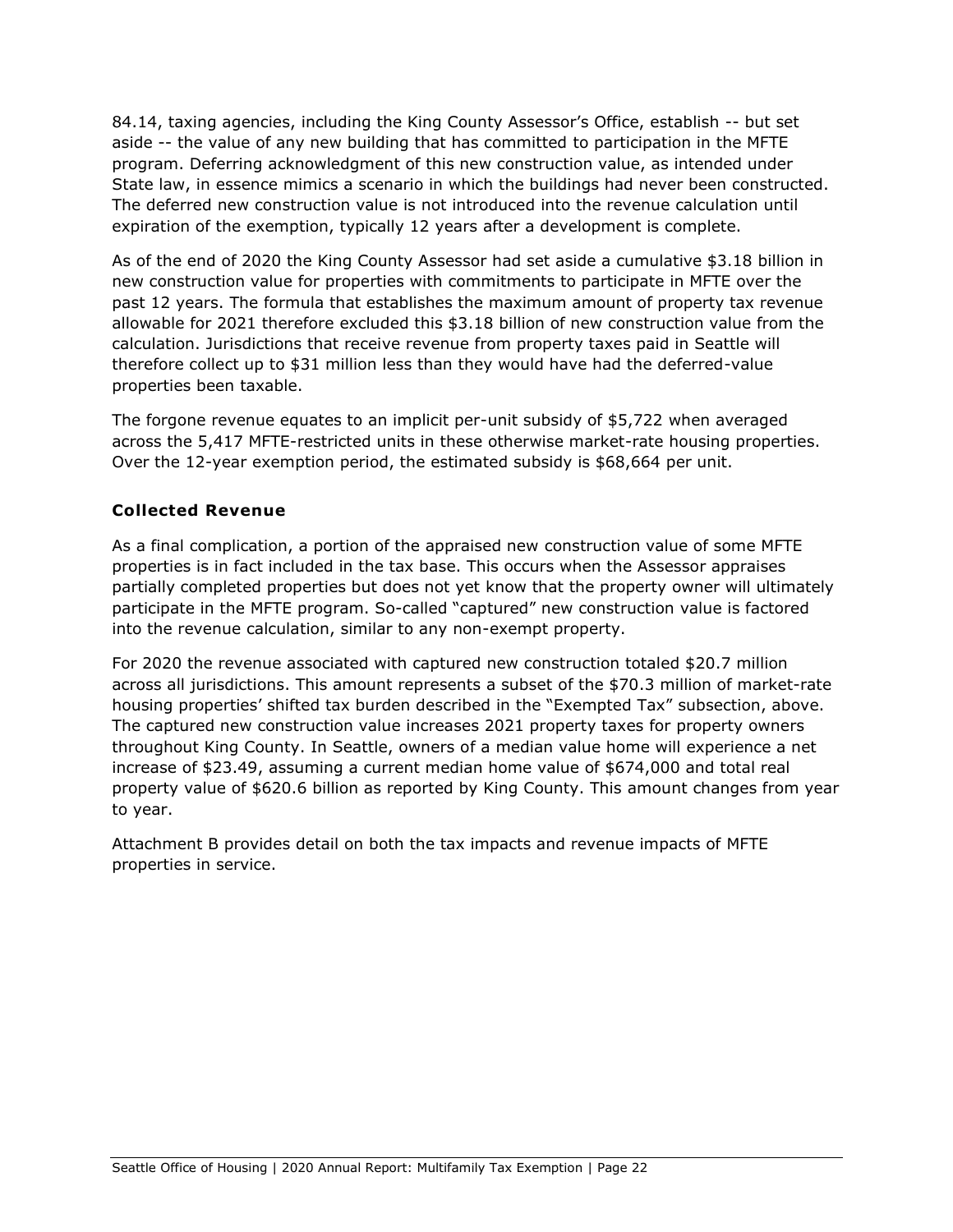

# <span id="page-23-0"></span>SECTION VII: STATE LEGISLATIVE CHANGES

The Washington state legislature is currently considering legislation to amend Chapter 84.14 RCW, the authorizing statute for MFTE. Information about SB 5287 - [2021/2022,](https://app.leg.wa.gov/billsummary?BillNumber=5287&Year=2021&Initiative=false) including current status, is available online. SB 5287 authorizes a 12-year extension of MFTE provided properties meet local affordability requirements. Other potential changes to Chapter 84.14 RCW include a new 20-year property tax exemption for new permanently affordable homes, authorization for local governing authorities to adopt prevailing wage or other requirements for development of MFTE properties, and extended deadlines to allow construction completion up to 10 years after MFTE application approval.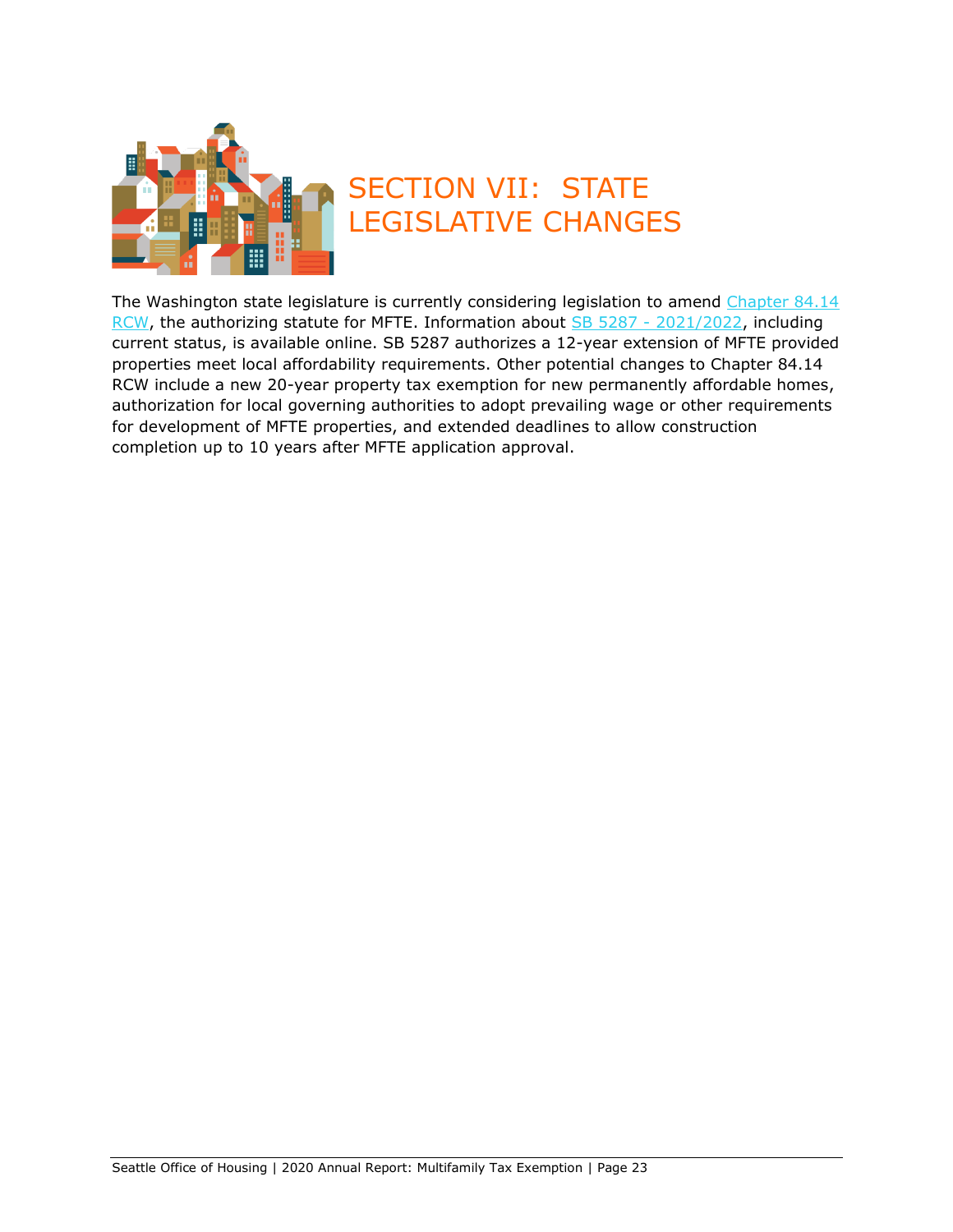# <span id="page-24-0"></span>ATTACHMENTS

Attachment A – Location of MFTE Properties

Attachment B – Property Tax Impact Analysis (Tax Year 2021)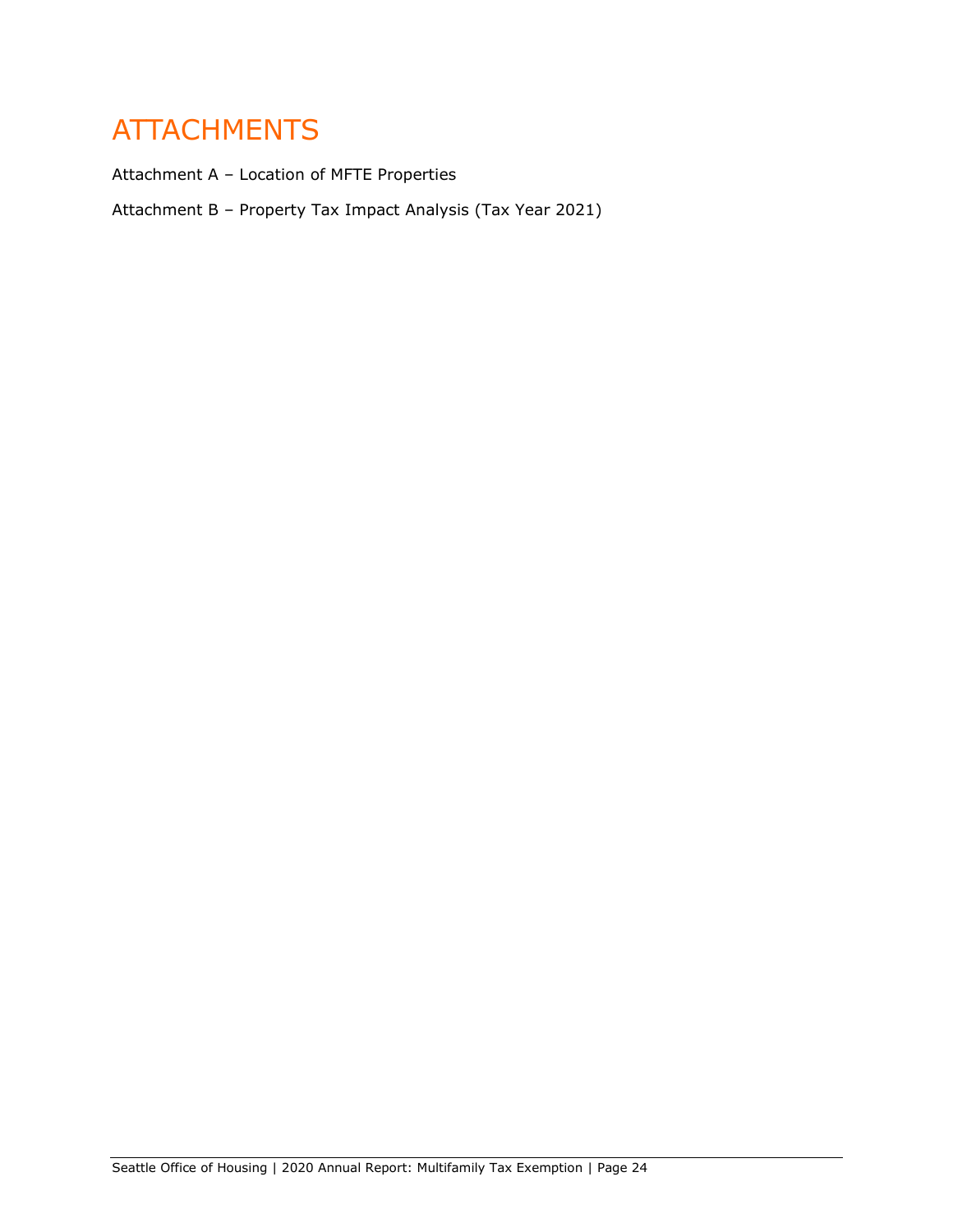## <span id="page-25-0"></span>**Attachment A – Location of MFTE Properties<sup>10</sup>**



<sup>&</sup>lt;sup>10</sup> Map shows location of MFTE properties in service or pipeline as of 12/31/2020.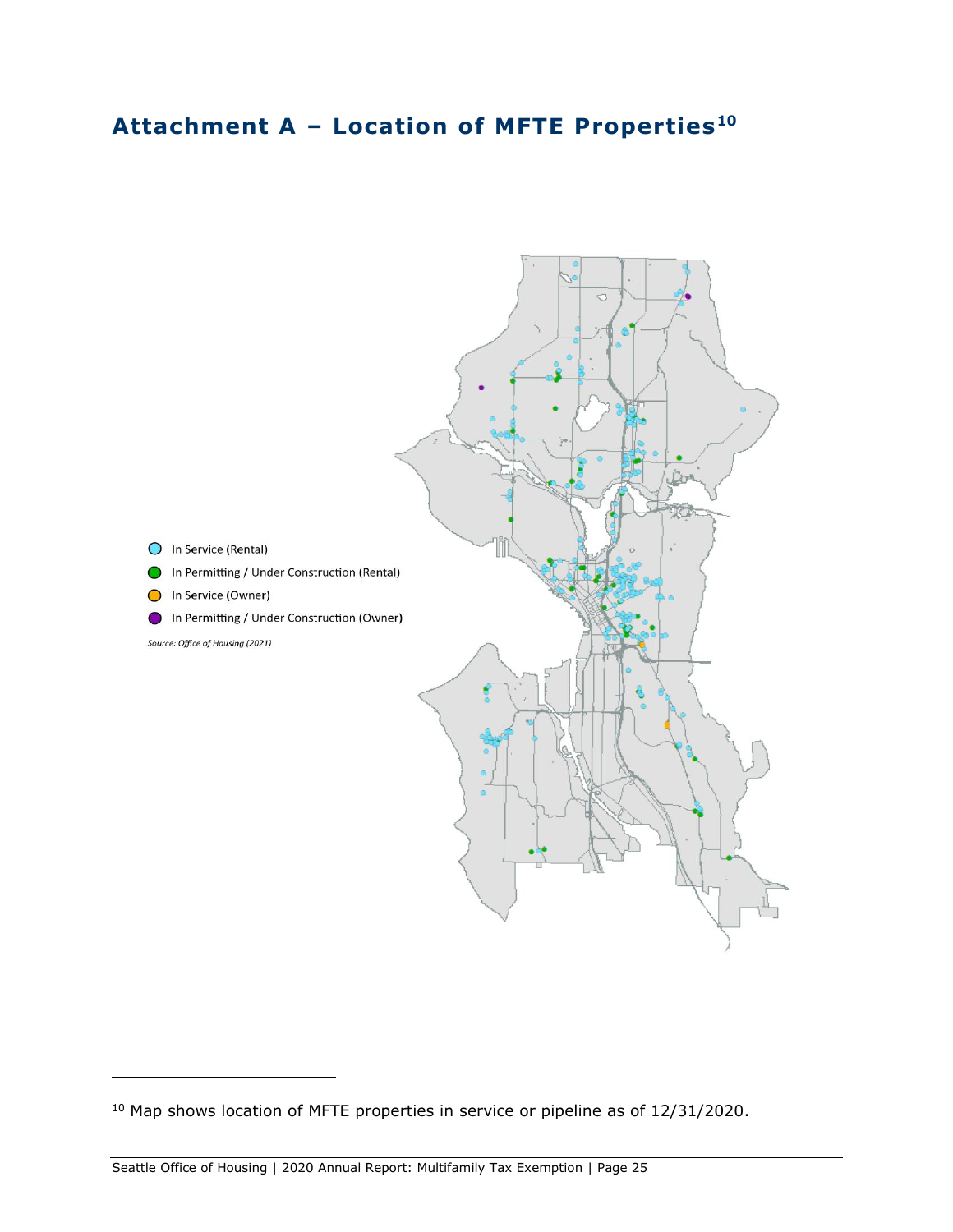## <span id="page-26-0"></span>**Attachment B – Property Tax Impact Analysis (Tax Year 2021) 11**

#### <span id="page-26-1"></span>**Properties with MFTE: Total**

| <b>APPRAISAL</b><br><b>YEAR</b> | <b>TAX YEAR</b> | <b>TOTAL TAX</b><br><b>CAPTURED</b> | <b>TOTAL 1%</b><br><b>ANNUAL</b><br><b>GROWTH</b> | <b>TOTAL TAX</b><br><b>NOT</b><br><b>CAPTURED</b> | <b>TOTAL 1%</b><br><b>ANNUAL</b><br><b>GROWTH</b> |
|---------------------------------|-----------------|-------------------------------------|---------------------------------------------------|---------------------------------------------------|---------------------------------------------------|
| 2019                            | 2020            | \$1,771,009                         | \$17,887                                          | \$4,324,568                                       | \$43,246                                          |
| 2018                            | 2019            | \$4,061,826                         | \$81,642                                          | \$1,909,658                                       | \$38,384                                          |
| 2017                            | 2018            | \$5,430,096                         | \$164,537                                         | \$6,767,304                                       | \$205,056                                         |
| 2016                            | 2017            | \$2,384,136                         | \$96,805                                          | \$7,407,538                                       | \$300,776                                         |
| 2015                            | 2016            | \$1,536,286                         | \$78,366                                          | \$3,186,887                                       | \$162,563                                         |
| 2014                            | 2015            | \$921,380                           | \$56,683                                          | \$3,158,225                                       | \$194,294                                         |
| 2013                            | 2014            | \$520,037                           | \$37,513                                          | \$2,472,938                                       | \$178,386                                         |
| 2012                            | 2013            | \$1,621,496                         | \$134,352                                         | \$144,493                                         | \$11,972                                          |
| 2011                            | 2012            | \$281,284                           | \$26,352                                          | \$435,863                                         | \$40,834                                          |
| 2010                            | 2011            | \$743,317                           | \$77,767                                          | \$618,667                                         | \$64,726                                          |
| 2009                            | 2010            | \$1,216,377                         | \$140,696                                         | \$178,636                                         | \$20,663                                          |
| 2008                            | 2009            | \$217,971                           | \$27,644                                          | \$0                                               | \$0                                               |

| <b>TOTAL</b><br><b>APPRAISED</b><br><b>VALUE</b> | \$5,527,287,572 | <b>CAPTURED</b><br>APPRAISED<br><b>VALUE</b>        | \$2,262,300,464 | <b>NOT</b><br><b>CAPTURED</b><br>APPRAISED<br><b>VALUE</b> | \$3,264,987,108 |
|--------------------------------------------------|-----------------|-----------------------------------------------------|-----------------|------------------------------------------------------------|-----------------|
| 2021 Total<br>Property<br>Tax<br>Exempted        | \$73,643,921    | <b>Total Tax</b><br>Captured $+$<br>1% Gains        | \$21,627,575    | <b>Total Tax</b><br>Not<br>Captured +<br>1% Gains          | \$31,865,678    |
|                                                  |                 | 2021 City<br>Share of<br>Tax<br>Revenue<br>Captured | \$5,874,369     | 2021 City<br>Share of<br>Tax<br>Revenue<br>Not<br>Captured | \$8,655,189     |

<sup>&</sup>lt;sup>11</sup> Analysis is for MFTE properties in service as of 12/31/2020. Appraisal and tax information is current as of 12/31/2020. Total tax captured and not captured is calculated by multiplying the appraised values of each property by the corresponding tax rate in its appraisal year(s).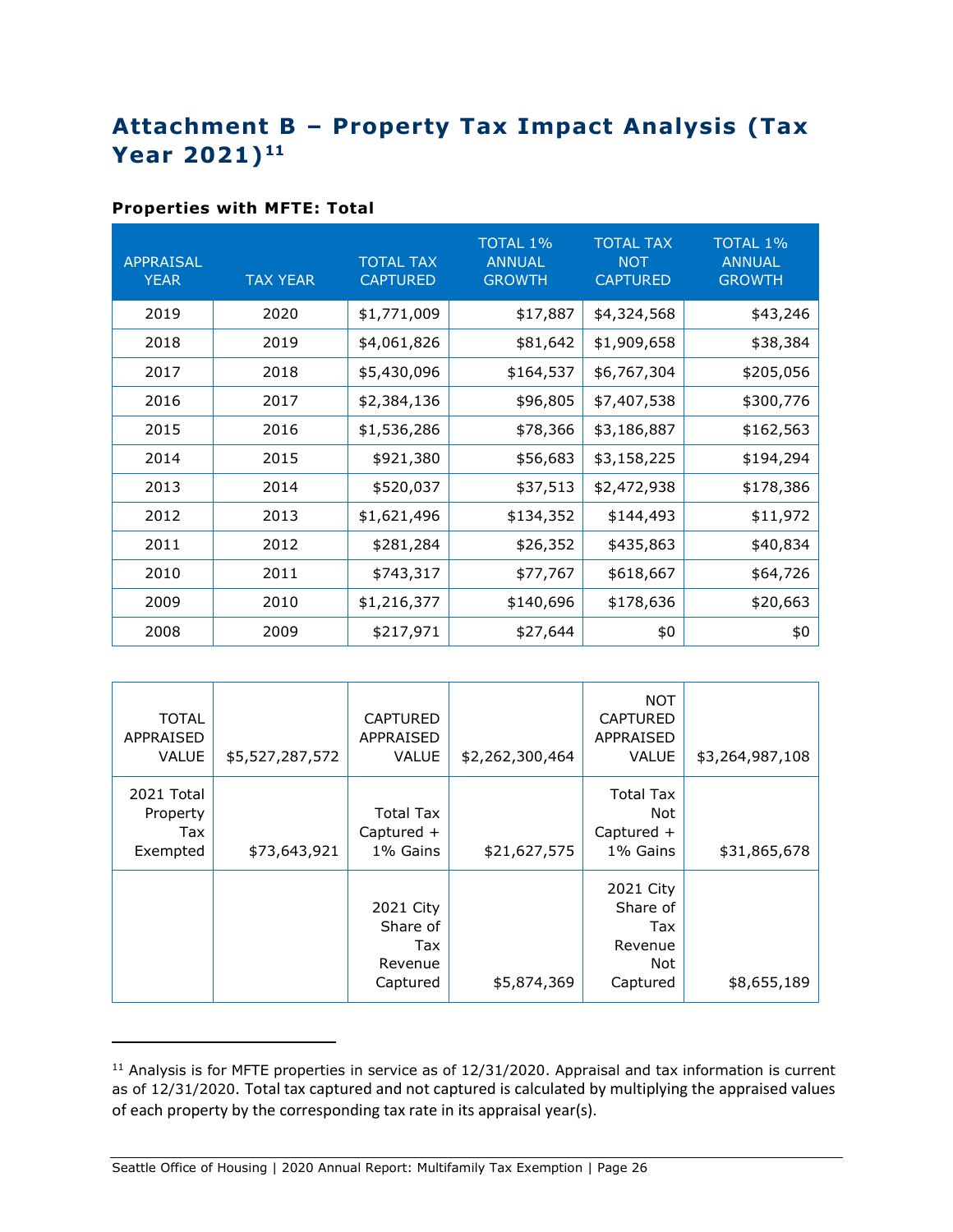<span id="page-27-0"></span>

| <b>APPRAISAL</b><br><b>YEAR</b> | <b>TAX YEAR</b> | <b>TOTAL TAX</b><br><b>CAPTURED</b> | <b>TOTAL 1%</b><br><b>ANNUAL</b><br><b>GROWTH</b> | <b>TOTAL TAX</b><br><b>NOT</b><br><b>CAPTURED</b> | <b>TOTAL 1%</b><br><b>ANNUAL</b><br><b>GROWTH</b> |
|---------------------------------|-----------------|-------------------------------------|---------------------------------------------------|---------------------------------------------------|---------------------------------------------------|
| 2019                            | 2020            | \$1,692,736                         | \$16,927                                          | \$4,116,547                                       | \$0                                               |
| 2018                            | 2019            | \$3,621,476                         | \$72,792                                          | \$1,784,343                                       | \$35,865                                          |
| 2017                            | 2018            | \$5,128,202                         | \$155,390                                         | \$6,767,304                                       | \$205,056                                         |
| 2016                            | 2017            | \$2,239,040                         | \$90,914                                          | \$7,202,408                                       | \$292,447                                         |
| 2015                            | 2016            | \$1,536,286                         | \$78,366                                          | \$3,007,608                                       | \$153,418                                         |
| 2014                            | 2015            | \$852,365                           | \$52,438                                          | \$3,158,225                                       | \$194,294                                         |
| 2013                            | 2014            | \$511,752                           | \$36,915                                          | \$2,445,048                                       | \$176,374                                         |
| 2012                            | 2013            | \$1,567,587                         | \$129,885                                         | \$141,824                                         | \$11,736                                          |
| 2011                            | 2012            | \$272,003                           | \$25,483                                          | \$435,863                                         | \$40,788                                          |
| 2010                            | 2011            | \$651,346                           | \$739,228                                         | \$355,343                                         | \$37,139                                          |
| 2009                            | 2010            | \$969,268                           | \$112,114                                         | \$156,091                                         | \$18,038                                          |
| 2008                            | 2009            | \$180,150                           | \$22,808                                          | \$0                                               | \$0                                               |

| <b>TOTAL</b><br><b>APPRAISED</b><br><b>VALUE</b> | \$5,229,178,509 | <b>CAPTURED</b><br><b>APPRAISED</b><br><b>VALUE</b> | \$2,075,658,452 | <b>NOT</b><br><b>CAPTURED</b><br><b>APPRAISED</b><br><b>VALUE</b> | \$3,153,520,057 |
|--------------------------------------------------|-----------------|-----------------------------------------------------|-----------------|-------------------------------------------------------------------|-----------------|
| 2021 Total<br>Property<br>Tax<br>Exempted        | \$70,308,106    | <b>Total Tax</b><br>Captured +<br>1% Gains          | \$20,738,544    | <b>Total Tax</b><br>Not<br>Captured +<br>1% Gains                 | \$30,776,925    |
|                                                  |                 | 2021 City<br>Share of<br>Tax<br>Revenue<br>Captured | \$5,632,895     | 2021 City<br>Share of<br>Tax<br>Revenue<br>Not<br>Captured        | \$8,359,468     |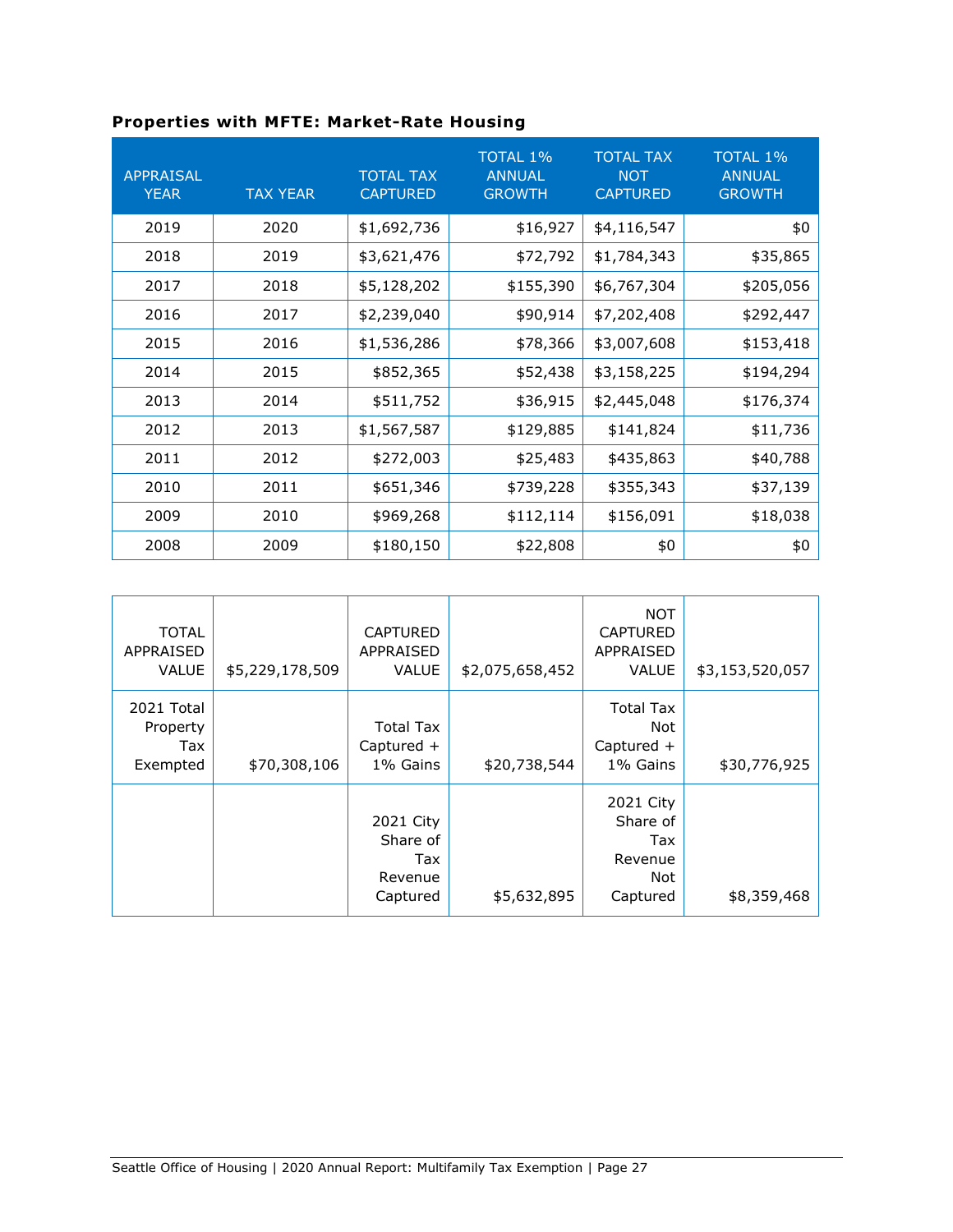<span id="page-28-0"></span>

| <b>Properties with MFTE: Low-Income Housing</b> |  |  |  |  |  |  |
|-------------------------------------------------|--|--|--|--|--|--|
|-------------------------------------------------|--|--|--|--|--|--|

| <b>APPRAISAL</b><br><b>YEAR</b> | <b>TAX YEAR</b> | <b>TOTAL TAX</b><br><b>CAPTURED</b> | <b>TOTAL 1%</b><br><b>ANNUAL</b><br><b>GROWTH</b> | <b>TOTAL TAX</b><br><b>NOT</b><br><b>CAPTURED</b> | <b>TOTAL 1%</b><br><b>ANNUAL</b><br><b>GROWTH</b> |
|---------------------------------|-----------------|-------------------------------------|---------------------------------------------------|---------------------------------------------------|---------------------------------------------------|
| 2019                            | 2020            | \$280,082                           | \$2,801                                           | \$208,021                                         | \$2,080                                           |
| 2018                            | 2019            | \$440,350                           | \$8,851                                           | \$125,315                                         | \$2,519                                           |
| 2017                            | 2018            | \$301,894                           | \$9,148                                           | \$0                                               | \$0                                               |
| 2016                            | 2017            | \$145,095                           | \$5,891                                           | \$205,130                                         | \$8,329                                           |
| 2015                            | 2016            | \$0                                 | \$0                                               | \$179,279                                         | \$9,145                                           |
| 2014                            | 2015            | \$69,015                            | \$4,246                                           | \$0                                               | \$0                                               |
| 2013                            | 2014            | \$8,285                             | \$598                                             | \$27,890                                          | \$2,012                                           |
| 2012                            | 2013            | \$53,910                            | \$4,467                                           | \$2,670                                           | \$221                                             |
| 2011                            | 2012            | \$9,281                             | \$870                                             | \$0                                               | \$0                                               |
| 2010                            | 2011            | \$91,971                            | \$9,622                                           | \$263,324                                         | \$27,550                                          |
| 2009                            | 2010            | \$247,109                           | \$28,583                                          | \$22,545                                          | \$2,608                                           |
| 2008                            | 2009            | \$37,821                            | \$4,797                                           | \$0                                               | \$0                                               |

| <b>TOTAL</b><br><b>APPRAISED</b><br><b>VALUE</b> | \$298,109,063 | <b>CAPTURED</b><br><b>APPRAISED</b><br><b>VALUE</b> | \$186,642,012 | <b>NOT</b><br><b>CAPTURED</b><br><b>APPRAISED</b><br><b>VALUE</b> | \$111,467,051 |
|--------------------------------------------------|---------------|-----------------------------------------------------|---------------|-------------------------------------------------------------------|---------------|
| 2021 Total<br>Property<br>Tax<br>Exempted        | \$3,335,816   | <b>Total Tax</b><br>Captured $+$<br>1% Gains        | \$1,761,883   | <b>Total Tax</b><br>Not<br>Captured $+$<br>1% Gains               | \$1,088,637   |
|                                                  |               | 2021 City<br>Share of<br>Tax<br>Revenue<br>Captured | \$478,554     | 2021 City<br>Share of<br>Tax<br>Revenue<br>Not<br>Captured        | \$295,690     |